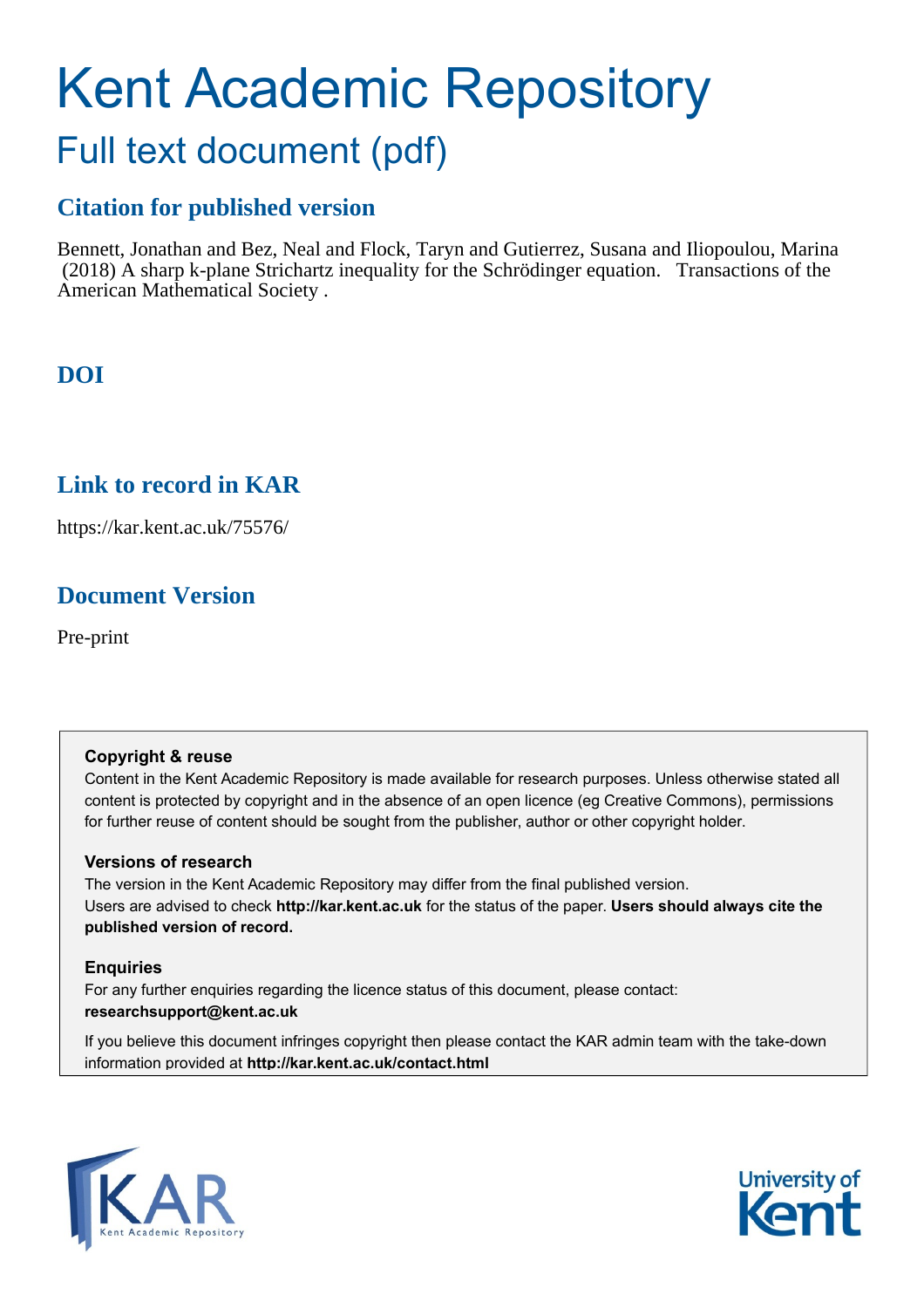#### A SHARP k-PLANE STRICHARTZ INEQUALITY FOR THE SCHRÖDINGER EQUATION

J. BENNETT, N. BEZ, T. C. FLOCK, S. GUTIÉRREZ AND M. ILIOPOULOU

ABSTRACT. We prove that

 $||X(|u|^2)||_{L^3_{t,\ell}} \leq C||f||^2_{L^2(\mathbb{R}^2)},$ 

where  $u(x,t)$  is the solution to the linear time-dependent Schrödinger equation on  $\mathbb{R}^2$  with initial datum f, and X is the (spatial) X-ray transform on  $\mathbb{R}^2$ . In particular, we identify the best constant  $C$  and show that a datum  $f$  is an extremiser if and only if it is a gaussian. We also establish bounds of this type in higher dimensions  $d$ , where the X-ray transform is replaced by the k-plane transform for any  $1 \leq k \leq d-1$ . In the process we obtain sharp  $L^2(\mu)$  bounds on Fourier extension operators associated with certain high-dimensional spheres, involving measures  $\mu$  supported on natural "co-k-planarity" sets.

#### 1. INTRODUCTION

The purpose of this paper is to expose a natural interplay between the solution to the timedependent free Schrödinger equation on  $\mathbb{R}^d$  and the (spatial) k-plane transform for  $1 \leq k \leq$ d-1. In the interests of exposition we begin by describing our results in  $\mathbb{R}^2$ , where matters are particularly simple, and where the k-plane transform reduces to the classical X-ray transform.

Let  $u(x, t)$  be the solution to the linear time-dependent two-dimensional Schrödinger equation

$$
\begin{cases}\ni \partial_t u + \Delta_x u = 0 \\
u(\cdot, 0) = f \in L^2(\mathbb{R}^2)\n\end{cases}
$$

and let  $X$  denote the X-ray transform

$$
Xf(\ell) := \int_{\ell} f,
$$

where  $\ell$  belongs to the manifold  $\mathcal L$  of affine lines in  $\mathbb R^2$ , endowed with the natural invariant measure (see Section 2).

In two dimensions our main result is the following:

This work was supported by the European Research Council [grant number 307617] (Bennett, Flock, Iliopoulou) and JSPS Grant-in-Aid for Young Scientists (A) [grant number 16H05995] (Bez).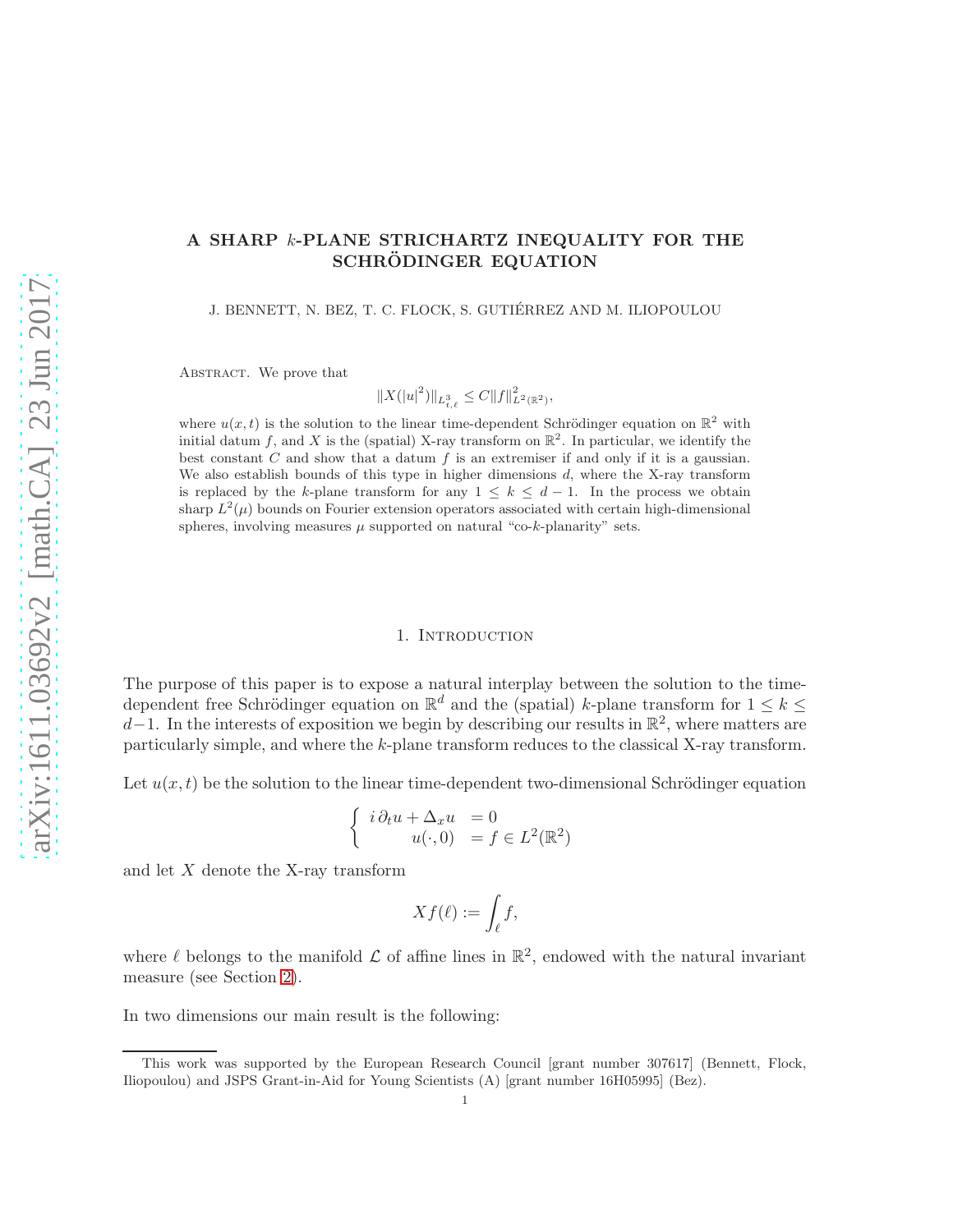#### Theorem 1.1.

(1) 
$$
||X(|u|^2)||_{L^3_{t,\ell}(\mathbb{R}\times\mathcal{L})}\leq \left(\frac{\pi}{2}\right)^{1/3}||f||^2_{L^2(\mathbb{R}^2)},
$$

with equality if and only if  $f(x) = e^{a|x|^2 + b \cdot x + c}$  for some  $\text{Re}(a) < 0$ ,  $b \in \mathbb{C}^d$  and  $c \in \mathbb{C}$ .

At first sight this inequality might seem rather unusual, and so some contextual remarks are in order. The first point to make is that  $(1)$  with a *suboptimal* constant C may be seen quickly by an application of the well-known ([18], [22], [6]) X-ray transform estimate  $||Xf||_{L^3(\mathcal{L})} \lesssim ||f||_{L^{3/2}(\mathbb{R}^2)}$ , followed by the Strichartz estimate  $||u||_{L_t^6 L_x^3(\mathbb{R} \times \mathbb{R}^2)} \lesssim ||f||_2$ ; the latter following by interpolating energy conservation with the  $L^2 \to L^4_{t,x}$  Strichartz inequality. Thus the main content of Theorem 1.1 is the identification of the best constant and the characterisation of extremisers. It is perhaps curious to note that the  $L^{3/2} \to L^3$  inequality for  $X$  is known in sharp form, where the extremisers are quite different from gaussian (see [8]). On the other hand, the  $L^2 \to L^6_t L^3_x$  Strichartz inequality is not known in sharp form, yet is (tentatively) conjectured to have only gaussian extremisers (see [9] for the related observation that gaussians are critical points for such a Strichartz inequality). Our forthcoming higher-dimensional generalisations of  $(1)$  are rather deeper, and do not appear to permit such interpretations.

It should be pointed out that norm estimates involving  $X(|u(\cdot,t)|^2)$ , and more generally  $R(|u(\cdot,t)|^2)$  where R denotes the Radon transform on  $\mathbb{R}^d$ , have arisen before in work of Planchon and Vega ([20], [23]). In particular, when  $d = 2$  they observe that

(2) 
$$
||X(|u(\cdot,t)|^2)||_{L_t^2 L_\omega^2 L_s^{2,1}} \lesssim ||f||_{L^{2,1/2}}^2,
$$

where  $L^{2,\sigma}$  denotes the standard  $L^2$  homogeneous Sobolev space of order  $\sigma$  (often denoted  $\dot{H}^{\sigma}$ ) in the variables dictated by context. Here a line  $\ell \in \mathcal{L}$  is parametrised by its direction  $\omega \in \mathbb{S}^1$  and its (signed) distance  $s \in \mathbb{R}$  from the origin in the standard way. The similar estimate

(3) 
$$
||X(|u(\cdot,t)|^2)||_{L_t^2 L_\omega^2 L_s^{2,1/2}} \lesssim ||f||_{L^2}^2,
$$

is also true, as can be seen by sequentially applying the  $L^2 \to L^2_{\omega} L^{2,1/2}_s$  bound on X (see [22]) followed by the  $L_{t,x}^4$  Strichartz estimate mentioned above. However, as is pointed out in [23], being on  $L^2$ , both of these estimates only involve the X-ray transform on a superficial level, as the elementary formula

$$
||Xf||_{L^2_{\omega}L^{2,\sigma+1/2}_{s}} = C||f||_{L^{2,\sigma}}
$$

reveals (both (2) and (3) are known with sharp constant and identification of extremisers; see [2] for further discussion). As may be expected, non- $L^2$  inequalities, such as (1), are quite different in this respect. In particular, it is perhaps natural to expect a variety of (mixed-norm) estimates on  $X(|u(\cdot,t)|^2)$  which *cannot* be obtained by concatenating X-ray and classical Strichartz estimates, although we do not pursue this point here.

Our proof of (1), and its various multidimensional generalisations, will pass through a simple reduction to certain sharp  $L^2$  inequalities for Fourier extension operators, which we now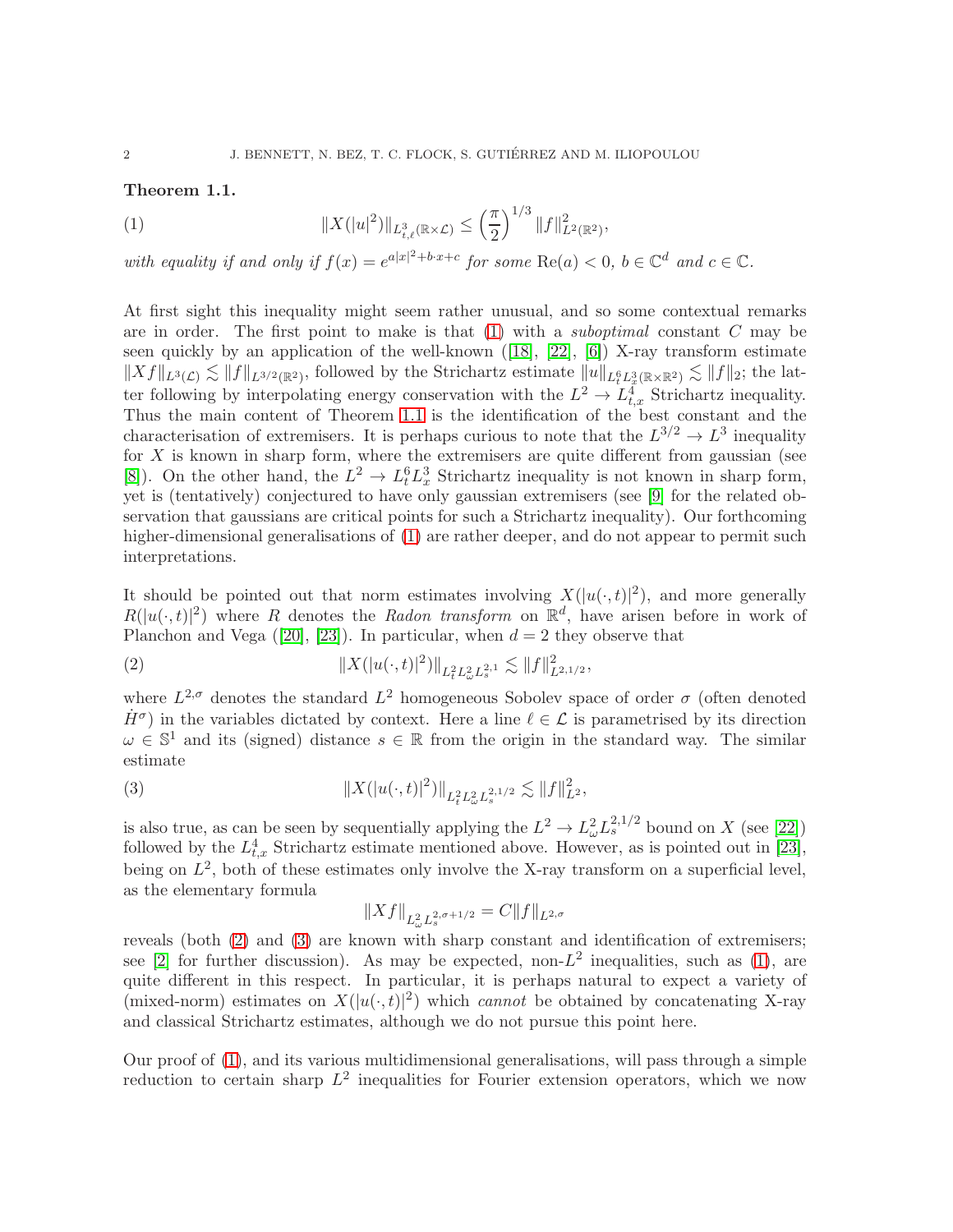describe. Inequality (1) is easily seen to have an equivalent trilinear formulation

$$
\int_{\mathbb{R}} \int_{\mathcal{L}} X(|u_1(\cdot,t)|^2) (\ell) X(|u_2(\cdot,t)|^2) (\ell) X(|u_3(\cdot,t)|^2) (\ell) d\ell dt
$$
  

$$
\leq \frac{\pi}{2} ||f_1||_{L^2(\mathbb{R}^2)}^2 ||f_2||_{L^2(\mathbb{R}^2)}^2 ||f_3||_{L^2(\mathbb{R}^2)}^2
$$

and using an identity of Drury [10] (which, after a suitable parametrisation of  $\mathcal{L}$ , amounts to an application of Fubini's theorem), this becomes

(4) 
$$
\int_{\mathbb{R}} \int_{(\mathbb{R}^2)^3} |u_1(x_1,t)|^2 |u_2(x_2,t)|^2 |u_3(x_3,t)|^2 \delta(\rho(x)) dx dt
$$
  

$$
\leq \frac{\pi}{2} ||f_1||^2_{L^2(\mathbb{R}^2)} ||f_2||^2_{L^2(\mathbb{R}^2)} ||f_3||^2_{L^2(\mathbb{R}^2)},
$$

where

$$
\rho(x)=\det\left(\begin{array}{ccc} 1 & 1 & 1 \\ x_1 & x_2 & x_3 \end{array}\right);
$$

here  $x = (x_1, x_2, x_3) \in \mathbb{R}^2 \times \mathbb{R}^2 \times \mathbb{R}^2$ , and we observe that  $\rho(x) = 0$  if and only if  $x_1, x_2$ , and  $x_3$  are co-linear points in  $\mathbb{R}^2$ . While the methods and motivations are quite different, it seems worthwhile to note that a trilinear weighted inequality with the closely related weight  $\rho^{-1}$  appeared recently in [13].

The ostensibly multilinear inequality (4) is a special case of the following more general linear inequality for the solution  $U$  of the Schrödinger equation in spatial dimension 6 with initial datum F.

#### Theorem 1.2.

(5) 
$$
\int_{(\mathbb{R}^2)^3 \times \mathbb{R}} |U(x,t)|^2 \delta(\rho(x)) dx dt \leq \frac{\pi}{2} ||F||_2^2,
$$

with equality when F is radial.

Passing from (5) to (4) merely requires us to take  $F = f \otimes f \otimes f$ , and note that this yields  $U = u \otimes u \otimes u$ . However, unlike in Theorem 1.1, we do not claim a characterisation of the identified extremisers here.

One may wish to interpret  $(5)$  as the *t*-integrability of

$$
H(t) := \int_{(\mathbb{R}^2)^3} |U(x,t)|^2 \, \delta(\rho(x)) dx,
$$

which, informally, is a measure of the likelihood of three quantum particles in the plane being close to collinear at time  $t$ . As usual in the setting of Strichartz inequalities, the time integrability of a spatial expression such as  $H$  is a manifestation of the dispersive nature of the Schrödinger equation. This physical perspective, and indeed much of this paper, is inspired by the analysis of linear and bilinear virials in [20]; see also [23]. A further source of motivation for our work may be found in the multilinear restriction theory developed in [3] and [5], where the quantity  $\rho(x)$  and its variants play a decisive role.

,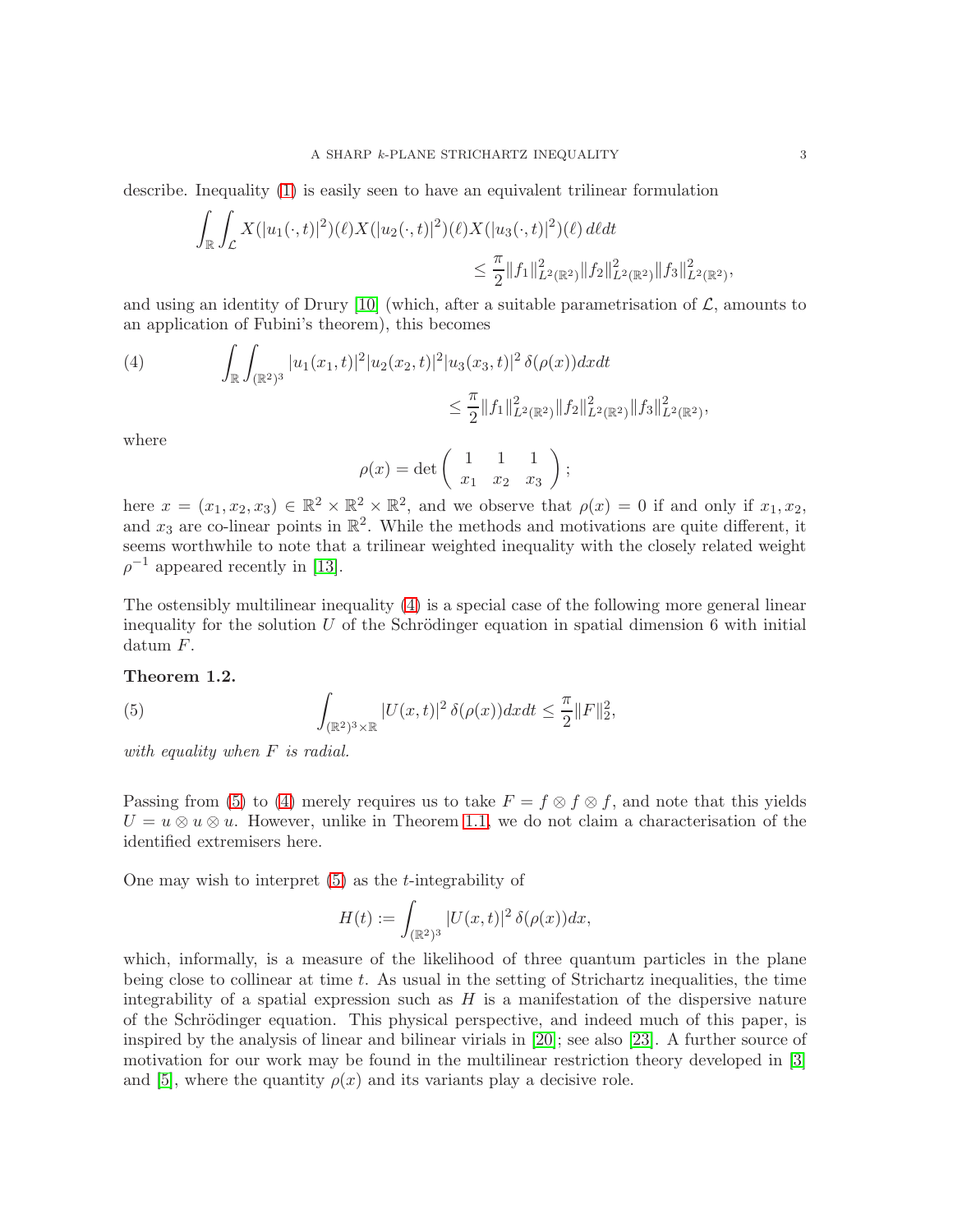As we shall see, Theorem 1.2 is equivalent to the following sharp theorem for the Fourier extension operator

$$
\widehat{gd\sigma}(x) = \int_{\mathbb{S}^5} e^{-ix \cdot \omega} g(\omega) d\sigma(\omega),
$$

where  $d\sigma$  denotes surface measure on the unit sphere in  $\mathbb{R}^6$ .

#### Theorem 1.3.

(6) 
$$
\int_{\mathbb{R}^6} |\widehat{gd\sigma}(x)|^2 \delta(\rho(x))dx \leq \frac{1}{2} (2\pi)^6 ||g||_2^2,
$$

with equality when q is a constant function.

We conclude this section with some further contextual remarks. Inequality (6) belongs to a much broader class of "weighted" inequalities for the extension operator taking the form

(7) 
$$
\int_{\mathbb{R}^d} |\widehat{gd\sigma}(Rx)|^2 d\nu(x) \lesssim R^{-\beta} \sup_{r>0} \left\{ \frac{\nu(B_r)}{r^{\alpha}} \right\} ||g||_2^2,
$$

where R is a large parameter and the supremum is taken over all euclidean balls  $B_r$  of radius r in  $\mathbb{R}^d$ . This family of inequalities has been studied extensively, with the object being to establish the best decay exponent  $\beta$  as a function of the dimension parameter  $\alpha$ . Inequalities of this type are responsible for the best known results in the direction of the Falconer distance set problem, and have had applications in the setting of Schrödinger maximal estimates. Testing (7) on characteristic functions of small caps raises the possibility that (7) might hold for  $\alpha = \beta = d - 2$  for every  $d \geq 2$ . This turns out to be elementary for  $d = 2, 3$ , and false for  $d \geq 5$ ; see [15] and [17]. (The case  $d = 4$  is less clear, but the analogous inequality where the sphere is replaced by a piece of paraboloid is false; see [1].) Despite this failure for general measures  $\nu$ , our inequality (6) establishes that (7) nonetheless holds (and has content) in the special case  $\nu = \delta \circ \rho$  when  $d = 6$  and  $\alpha = \beta = 4$ ; in particular, it is straightforward to see that

$$
\sup_{r>0}\left\{\frac{\nu(B_r)}{r^4}\right\}<\infty.
$$

We remark that the homogeneity of  $\delta \circ \rho$  allows the parameter R in (7) to factor out in this case, reducing it to (6). On a superficial level, (6) is reminiscent of elements of Guth's polynomial partitioning approach to the restriction problem [14]; see also [4], where  $L^p$  estimates for extension operators restricted to other varieties are considered.

#### 2. Results in higher dimensions

In this section we present our extension of Theorem 1.1 to general dimensions d. For  $d \geq 3$ , it is natural to consider not just the X-ray transform, but more generally the  $k$ -plane transform for any  $1 \leq k \leq d-1$ . As we shall see, this will also involve multidimensional extensions of both Theorems 1.2 and 1.3.

The statements of our results in general dimensions require us to first establish some notation.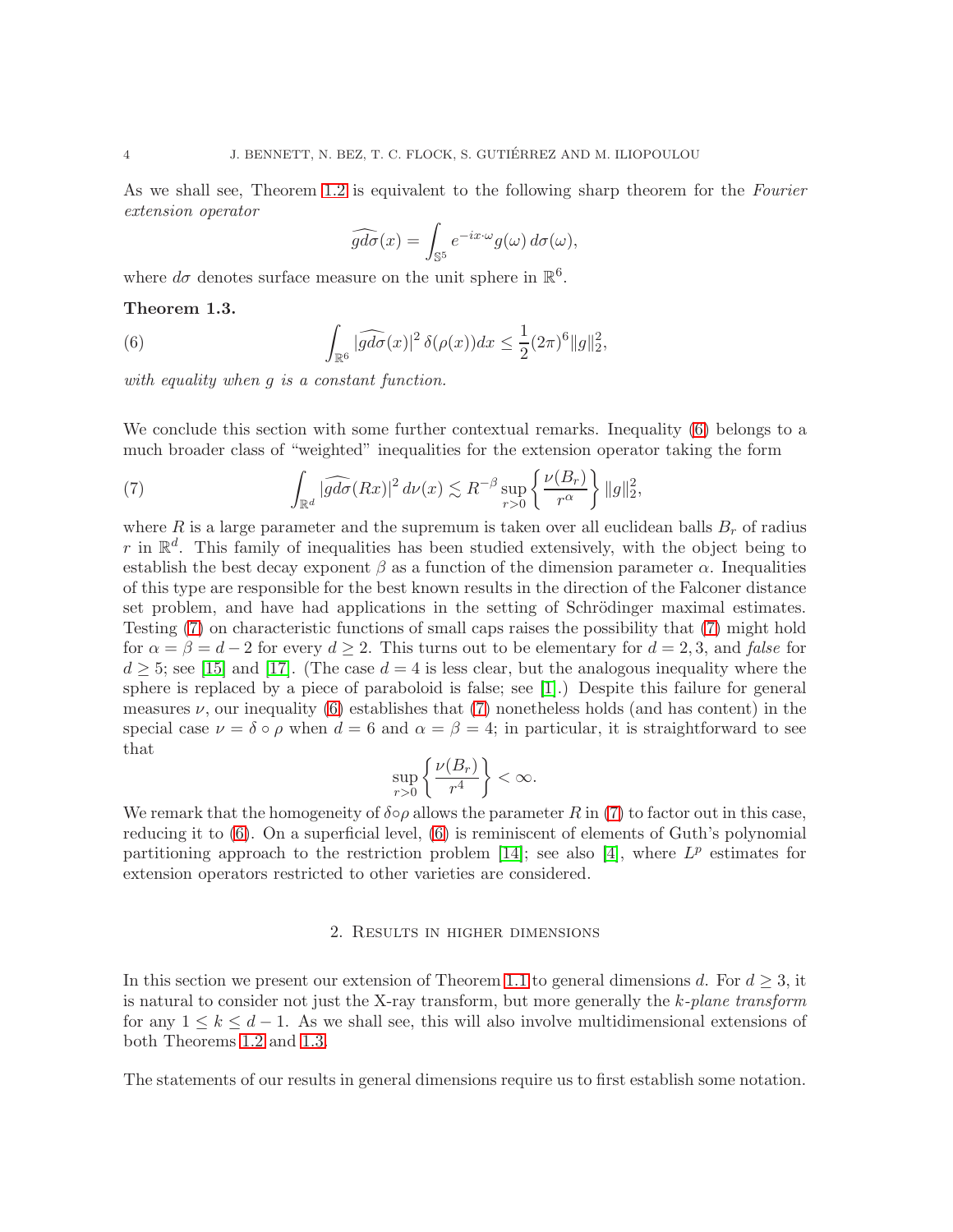**Notation.** The Grassmann manifold of all k-dimensional subspaces of  $\mathbb{R}^d$  will be denoted by  $\mathcal{G}_{d,k}$ . The uniform measure on  $\mathcal{G}_{d,k}$  is the measure which is invariant under the action of the orthogonal group; this measure is unique up to a constant. Motivated by the realisation of  $\mathcal{G}_{d,k}$  as a homogeneous space, we normalise  $d\mu_{\mathcal{G}}$  by

$$
\int_{\mathcal{G}_{d,k}} d\mu_{\mathcal{G}} = \frac{|\mathbb{S}^{d-1}|\cdots|\mathbb{S}^{d-k}|}{|\mathbb{S}^{k-1}|\cdots|\mathbb{S}^{0}|}
$$

where, for every  $n$ ,  $|\mathbb{S}^n|$  denotes the surface area of the *n*-sphere. Further, define

(8) 
$$
\gamma_n(z) = \prod_{j=0}^{n-1} \frac{1}{2\pi^{(z-j)/2}} \Gamma\left(\frac{z-j}{2}\right).
$$

Then

$$
\int_{\mathcal{G}_{d,k}} d\mu_{\mathcal{G}} = \frac{\gamma_k(k)}{\gamma_k(d)}
$$

The manifold of all affine k-dimensional subspaces of  $\mathbb{R}^d$  will be denoted by  $\mathcal{M}_{d,k}$ ; this should not be confused with  $\text{Mat}(d, k)$  which we shall use to denote the space of d by k matrices. We write  $\mu_{\mathcal{M}}$  for the uniform measure on  $\mathcal{M}_{d,k}$ ; since all elements of  $\mathcal{M}_{d,k}$  can be described by an element of  $\mathcal{G}_{d,k}$  and a perpendicular translation, we may express  $\mu_{\mathcal{M}}$  as the product of  $\mu$ g and Lebesgue measure on the perpendicular  $(n-k)$ -plane. The k-plane transform  $T_{d,k}$  is given by

$$
T_{d,k}f(\Pi) = \int_{\Pi} f
$$

for  $\Pi \in \mathcal{M}_{d,k}$ . Evidently,  $T_{d,1}$  is the X-ray transform denoted earlier by X, while  $T_{d,d-1}$  is the Radon transform denoted earlier by R.

The Stiefel manifold of orthonormal k-frames in  $\mathbb{R}^d$  is given by

$$
\mathcal{V}_{d,k} = \{ A \in \text{Mat}(d,k) : A^T A = I \}.
$$

We write  $\mu_{\mathcal{V}}$  for the uniform measure on  $\mathcal{V}_{d,k}$  which we normalise by

$$
\int_{\mathcal{V}_{d,k}}d\mu_{\mathcal{V}}=\frac{1}{\gamma_k(d)}.
$$

We shall take the following version of the Fourier transform

$$
\widehat{f}(\xi) = \int_{\mathbb{R}^n} f(x)e^{-ix\cdot\xi} dx
$$

for appropriate functions on  $\mathbb{R}^n$  (where  $n = d$  or  $n = d(d+1)$ ). These conventions allow us to explicitly display various optimal constants which appear below. In order to display these constants succinctly, it is helpful to introduce the notation

$$
\mathbf{C}_{d.k} = (2\pi)^{d(k+1)}(d+1)^{\frac{d(d-k)+k-3}{2}}|\mathbb{S}^{d(d-k)-1}|
$$

and

$$
\mathbf{D}_{d,k} = \frac{1}{\gamma_k(k)\gamma_{d-k}(d-k)}.
$$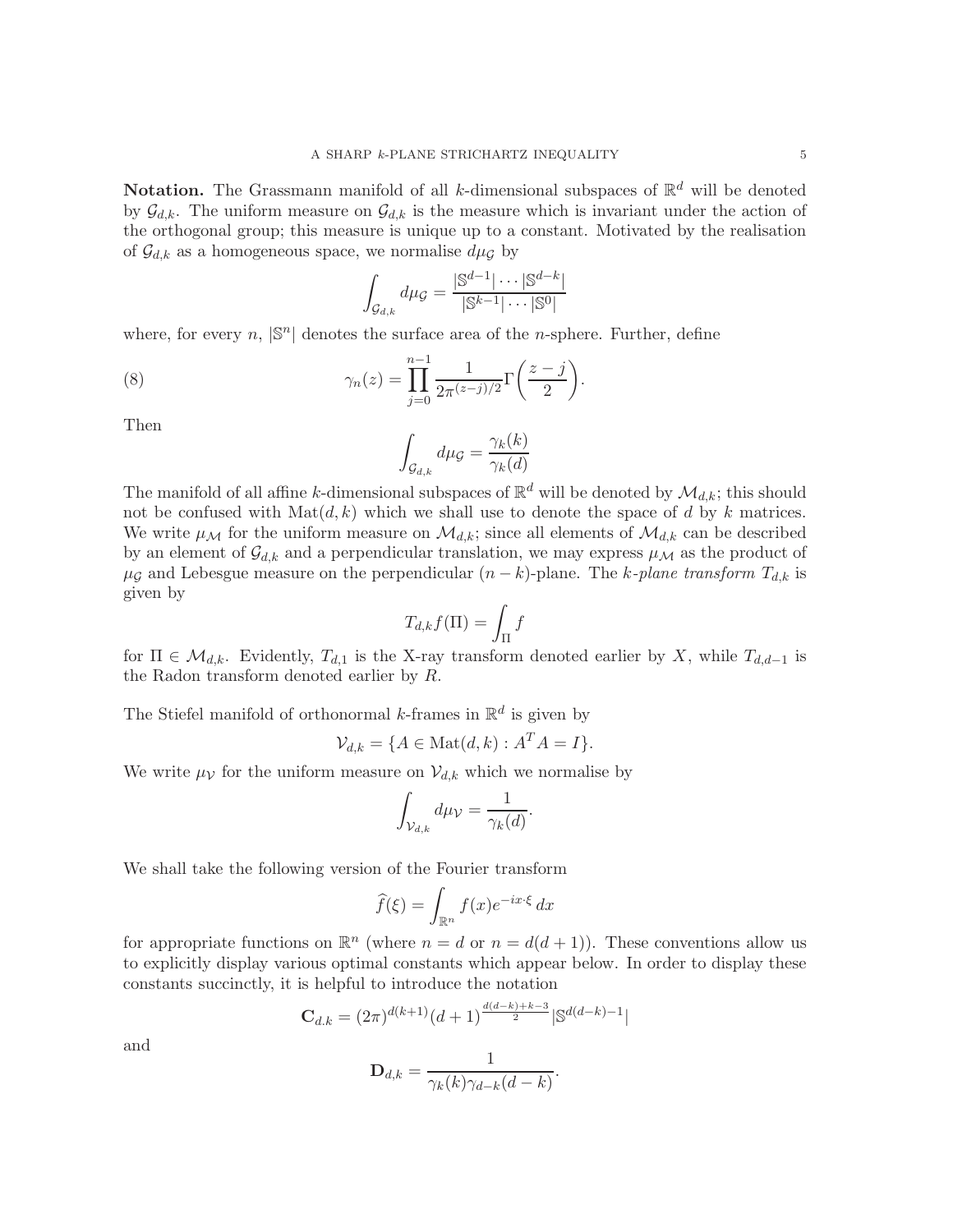Finally, for  $\xi = (\xi_1, \ldots, \xi_{d+1}) \in \mathbb{R}^{d(d+1)}$  with each  $\xi_i \in \mathbb{R}^d$ , we shall use  $\mathbf{V}_{\xi}$  to denote the covariance matrix of the vector-valued random variable taking the values  $\{\xi_i\}_{i=1}^{d+1}$  with equal probability. Thus the jth diagonal element of  $V_{\xi}$  is the variance of the jth coordinate of this random variable, and  $(V_{\xi})_{j,\ell}$  is the covariance between the j<sup>th</sup> and  $\ell$ <sup>th</sup> coordinates. We may write this covariance matrix as

$$
\mathbf{V}_{\xi} = \frac{1}{2(d+1)^2} \sum_{i,j=1}^{d+1} (\xi_i - \xi_j) (\xi_i - \xi_j)^T.
$$

Statements of results in general dimensions. It is natural to try to generalise (1) by taking the  $L^{d+1}_{t,\Pi}$  $t_{t,\Pi}^{d+1}(\mathbb{R}\times\mathcal{M}_{d,k})$  norm of  $T_{d,k}(|u(\cdot,t)|^2)$ , where  $u:\mathbb{R}^d\times\mathbb{R}\to\mathbb{C}$  is a solution to the d-dimensional Schrödinger equation. More generally one might consider the  $L^1_{t,\Pi}(\mathbb{R} \times \mathcal{M}_{d,k})$ norm of  $T_{d,k}(|u_1(\cdot,t)|^2)\cdots T_{d,k}(|u_{d+1}(\cdot,t)|^2)$ , for solutions  $u_1,\ldots,u_{d+1}$ . While this distinction is entirely superficial when  $d = 2$ , in higher dimensions it acquires some content as certain geometric weight factors emerge in the resulting sharp bounds which encode nontrivial  $d(d+$ 1)-dimensional structure. For example, for the Radon transform in  $\mathbb{R}^4$  we shall establish the sharp inequality

$$
\int_{\mathbb{R}} \int_{\mathcal{M}_{4,3}} \prod_{i=1}^{5} R(|u_i(\cdot,t)|^2) (\Pi) d\mu_{\mathcal{M}}(\Pi) dt \leq \frac{\pi}{2^4 (2\pi)^{20}} \int_{(\mathbb{R}^4)^5} \prod_{i=1}^{5} |\widehat{f}_i(\xi_i)|^2 \left(\sum_{i,j=1}^{5} |\xi_i - \xi_j|^2\right) d\xi,
$$

with equality if and only if  $f_1, \ldots, f_5$  are scalar multiples of the same gaussian function.

The weight  $\sum_{i,j=1}^{d+1} |\xi_i - \xi_j|^2$  appearing above has a very simple probabilistic interpretation; up to a dimensional constant, it is simply the trace of the covariance matrix  $V_{\xi}$ . More precisely, one can check that

(9) 
$$
\operatorname{tr} \mathbf{V}_{\xi} = \frac{1}{2(d+1)^2} \sum_{i,j=1}^{d+1} |\xi_i - \xi_j|^2.
$$

Powers of  $(\text{tr } V_f)$  have appeared previously as weights in related sharp inequalities for solutions to the Schrödinger equation; see Carneiro [7].

Typically, the controlling weight functions may be rather more complicated than this simple variance expression, however a clear statistical flavour is retained. For example, in either the case of the 3-dimensional X-ray transform or the 6-dimensional Radon transform, the resulting weight turns out to be a constant multiple of

(10) 
$$
(\operatorname{tr} \mathbf{V}_{\xi})^2 + 2 \operatorname{tr} \mathbf{V}_{\xi}^2 = \frac{1}{4(d+1)^4} \sum_{i,j,k,l=1}^{d+1} |\xi_i - \xi_j|^2 |\xi_k - \xi_l|^2 + 2 |\langle \xi_i - \xi_j, \xi_k - \xi_l \rangle|^2.
$$

For a general pair  $d, k$  such closed form expressions hide an interesting geometric structure and the controlling weight is defined as follows. Denoting by  $P_{\Pi} \in \text{Mat}(d, d)$  the orthogonal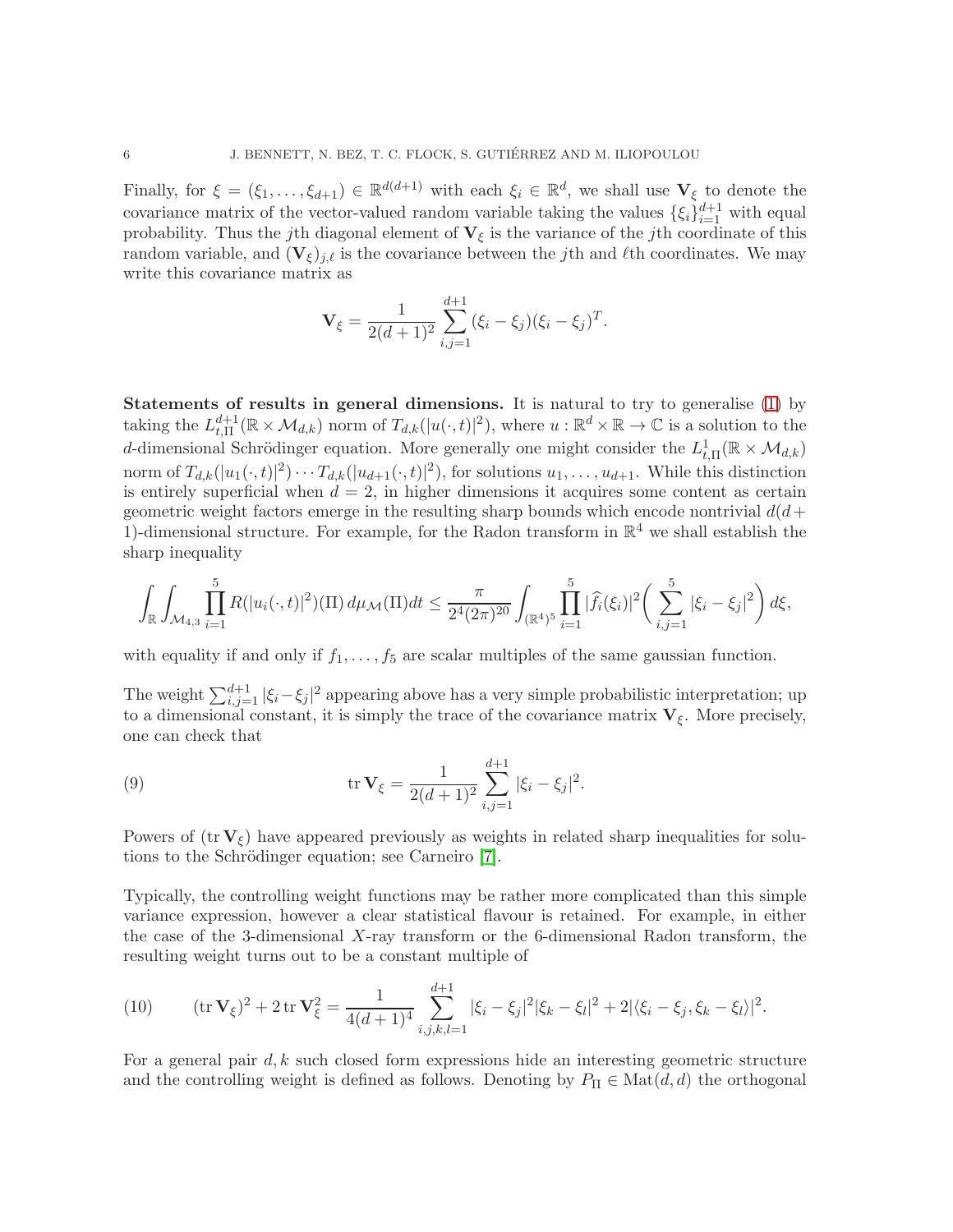projection onto  $\Pi \in \mathcal{M}_{d,d-k}$ , we define

(11) 
$$
I_{d,k}(\xi) := \int_{\mathcal{G}_{d,d-k}} \left( \text{tr}(P_{\Pi} \mathbf{V}_{\xi}) \right)^{\frac{d(d-k)-2}{2}} d\mu_{\mathcal{G}}.
$$

An important feature of  $I_{d,k}$  is that it is homogeneous of degree  $d(d-k)-2$ . It may also be of interest to note that  $tr(P_{\Pi}V_{\xi})$  is equal to the trace of the covariance matrix of the vectorvalued random variable taking the values  $\{P_{\Pi}\xi_i\}_{i=1}^{d+1}$  with equal probability. Therefore,

$$
I_{d,k}(\xi) = \left(2(d+1)^2\right)^{\frac{2-d(d-k)}{2}} \int_{\mathcal{G}_{d,d-k}} \left(\sum_{i,j=1}^{d+1} |P_{\Pi}(\xi_i - \xi_j)|^2\right)^{\frac{d(d-k)-2}{2}} d\mu_{\mathcal{G}}.
$$

Although these weights differ from powers of the simplest variance expression (9), we shall see that they are in fact comparable; see Proposition 2.4. While these more sophisticated weights may have some independent interest, the main purpose for identifying them is to obtain sharp estimates and characterise the cases of equality, as follows.

**Theorem 2.1.** Suppose  $d \geq 2$  and  $1 \leq k \leq d-1$ . Then

$$
(12) \quad \int_{\mathbb{R}} \int_{\mathcal{M}_{d,k}} \prod_{i=1}^{d+1} T_{d,k}(|u_i(\cdot,t)|^2) (\Pi) d\mu_{\mathcal{M}}(\Pi) dt \leq \frac{\pi \mathbf{C}_{d,k}}{(2\pi)^{2d(d+1)}} \int_{(\mathbb{R}^d)^{d+1}} \prod_{i=1}^{d+1} |\widehat{f}_i(\xi_i)|^2 I_{d,k}(\xi) d\xi,
$$

where the constant is optimal and is attained if and only if  $f_i(x) = e^{a|x|^2 + bx + c_i}$  for some  $\text{Re}(a) < 0, b \in \mathbb{C}^d$  and  $c_i \in \mathbb{C}$ .

Of course Theorem 2.1 reduces to Theorem 1.1 on setting  $(d, k) = (2, 1)$ . Some further context for this theorem is available on formally taking  $k = 0$ , interpreting  $T_{d,0}$  as the identity operator, and observing that  $I_{d,0}(\xi) = (\text{tr } \mathbf{V}_{\xi})^{(d^2-2)/2}$ . In the case  $d = 1$ , inequality (12) thus becomes the well-known (and elementary) bilinear Strichartz estimate

$$
\int_{\mathbb{R}} \int_{\mathbb{R}} |u_1(x,t)|^2 |u_2(x,t)|^2 dx dt \leq C \int_{\mathbb{R}} \int_{\mathbb{R}} \frac{|\hat{f}_1(\xi_1)|^2 |\hat{f}_2(\xi_2)|^2}{|\xi_1 - \xi_2|} d\xi_1 d\xi_2,
$$

which is in fact an identity for initial data with disjoint Fourier supports. On formally taking  $k = 0$  in higher dimensions, Theorem 2.1 reduces to a sharp inequality of Carneiro [7].

Theorem 2.1 will follow from a similar statement for a general solution  $U$  to the Schrödinger equation in  $\mathbb{R}^{d(d+1)}$ , as with Theorem 1.1. In order to formulate this linear statement we shall need to identify the appropriate singular distributions which generalise  $\delta \circ \rho$ . To this end, consider the analytic family of distributions:

$$
A_s = \frac{1}{\gamma_d(s)} |\rho|^{-d+s},
$$

where

(13) 
$$
\rho(x) = \det \begin{pmatrix} 1 & 1 & \cdots & 1 \\ x_1 & x_2 & \cdots & x_{d+1} \end{pmatrix}.
$$

The function  $\gamma_d(s)$  defined in (8) is chosen to cancel the poles of the function  $|\rho|^{-d+s}$ .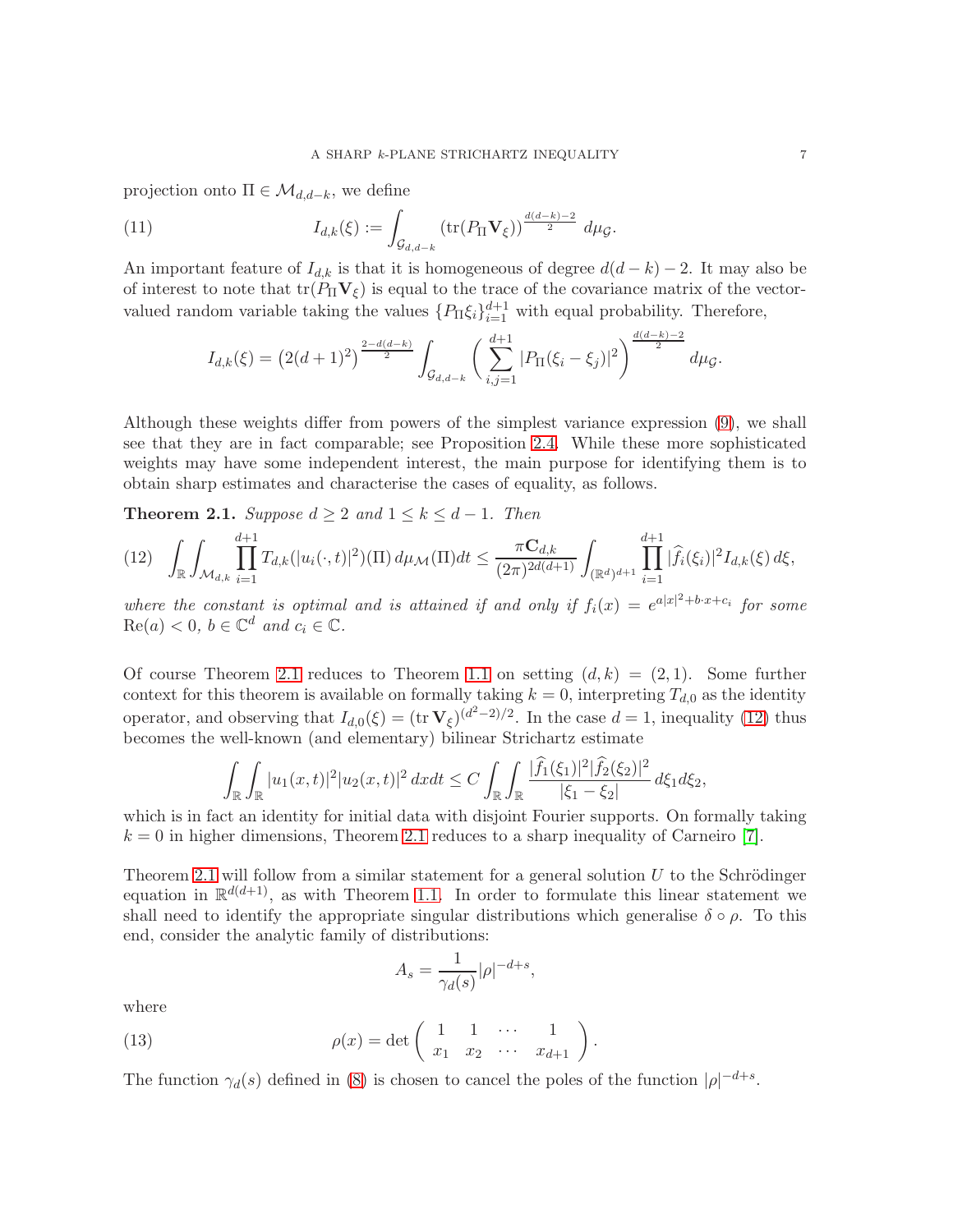The connection between the two-dimensional X-ray transform and  $\delta \circ \rho$  described in the previous section extends to higher dimensions through the identity

(14) 
$$
\langle A_k, f_1 \otimes \cdots \otimes f_{d+1} \rangle = \mathbf{D}_{d,k} \int_{\mathcal{M}_{d,k}} \prod_{i=1}^{d+1} T_{d,k} f_i(\Pi) d\mu_{\mathcal{M}}(\Pi).
$$

Drury proves this formula in [10] without identifying the constant. We shall give a short proof of (14) using a formula of Rubin [21] in Section 3.

The resulting extension of Theorem 1.2 is the following.

**Theorem 2.2.** Suppose  $d \geq 2$  and  $1 \leq k \leq d-1$ . Then

(15) 
$$
\int_{\mathbb{R}} \langle A_k, |U(\cdot,t)|^2 \rangle dt \leq \frac{\pi \mathbf{C}_{d,k} \mathbf{D}_{d,k}}{(2\pi)^{2d(d+1)}} \int_{\mathbb{R}^{d(d+1)}} |\widehat{F}(\xi)|^2 I_{d,k}(\xi) d\xi,
$$

where the constant is optimal and is attained if  $F$  is radial.

Again mimicking the line of reasoning in two dimensions, we have that Theorem 2.2 is equivalent to the following statement in terms of the extension operators.

**Theorem 2.3.** Suppose  $d \geq 2$  and  $1 \leq k \leq d-1$ . Then

(16) 
$$
\langle A_k, |\widehat{gd\sigma}|^2 \rangle \leq \mathbf{C}_{d,k} \mathbf{D}_{d,k} \int_{\mathbb{S}^{d(d+1)-1}} |g(\omega)|^2 I_{d,k}(\omega) d\sigma(\omega),
$$

where the constant is optimal and is attained if g is a constant function.

Remark. Theorem 2.3 also leads to sharp estimates as in Theorem 2.2, for the extension operator associated with more general surfaces produced by revolution of a curve. In particular, the analog of Theorem 2.2 holds for the extension operator associated to the surface S whenever there exists a monotone function  $\Sigma$  such that  $S = \{(y, \Sigma(|y|)) : y \in \mathbb{R}^{d(d+1)}\}\$ in  $\mathbb{R}^{d(d+1)}$ . For example, if S is the light cone in  $\mathbb{R}^{d(d+1)+1}$  corresponding to  $\Sigma(r) = r$ , the above inequality gives

$$
\int_{\mathbb{R}} \langle A_k, |U(\cdot,t)|^2 \rangle dt \leq \frac{\mathbf{C}_{d,k} \mathbf{D}_{d,k}}{(2\pi)^{2d(d+1)-1}} \int_{\mathbb{R}^{d(d+1)}} |\widehat{F}(\xi)|^2 I_{d,k}(\xi) |\xi| d\xi,
$$

where U is the solution to the (one-sided) wave equation with initial data  $F : \mathbb{R}^{d(d+1)} \to \mathbb{C}$ . However, the tensor product of solutions to a low-dimensional wave equation is not a solution to a high-dimensional wave equation. For this reason, lower dimensional estimates for the wave equation cannot be derived from the above inequality.

We end this section with some further structural remarks on the weight  $I_{d,k}$  defined by (11).

First we establish comparability between our weights and the simpler family tr  $V_{\xi}$  raised to the appropriate power.

**Proposition 2.4.** Suppose  $d \geq 2$  and  $1 \leq k \leq d-1$ . Then there exists constants  $0 < c_{d,k} \leq$  $C_{d,k} < \infty$  such that

$$
c_{d,k}(\operatorname{tr}\mathbf{V}_{\xi})^{\frac{d(d-k)-2}{2}}\leq I_{d,k}(\xi)\leq C_{d,k}(\operatorname{tr}\mathbf{V}_{\xi})^{\frac{d(d-k)-2}{2}}
$$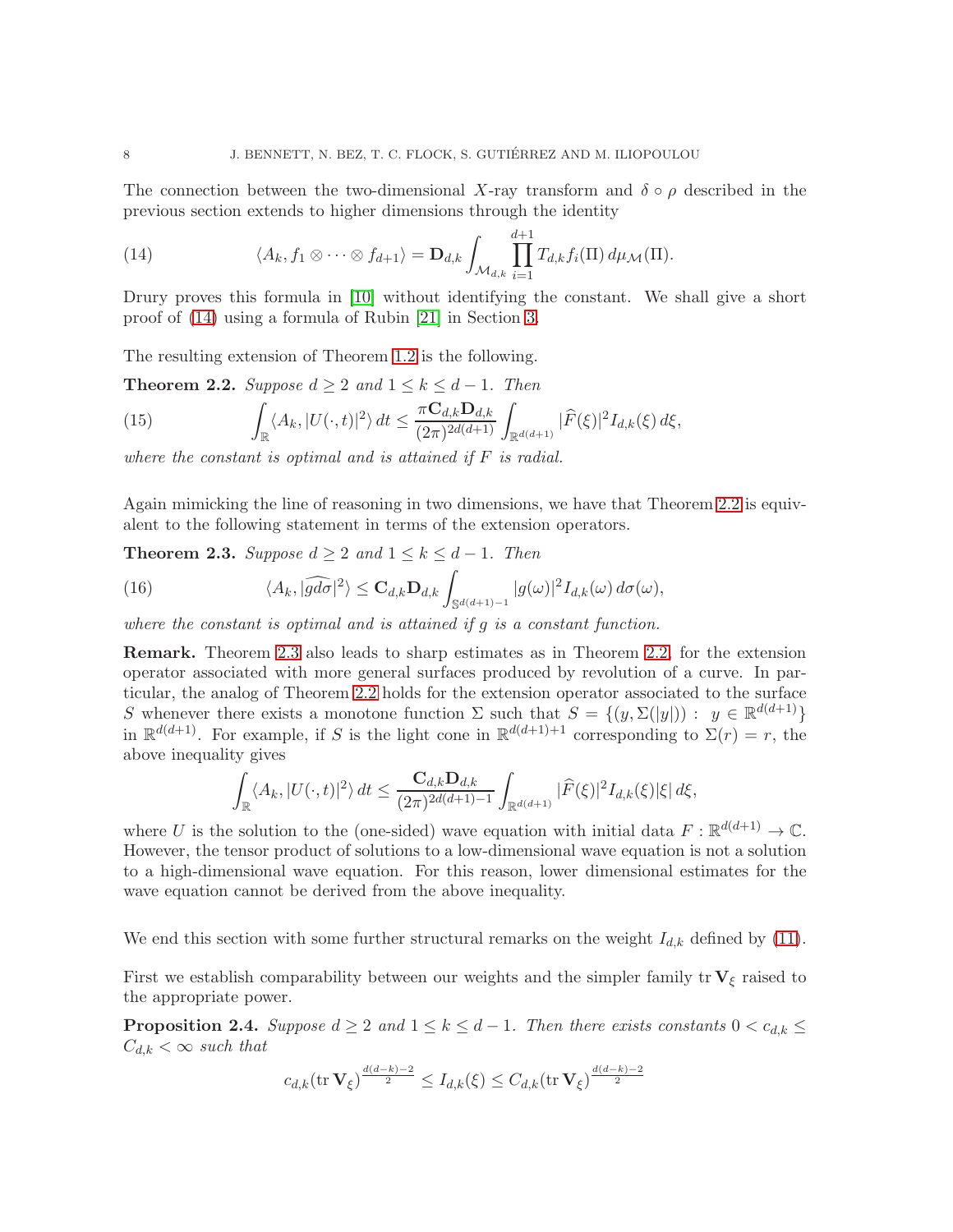for all  $\xi \in \mathbb{R}^{d(d+1)}$ , where  $\text{tr }\mathbf{V}_{\xi}$  is given by (9).

Secondly, we note that when  $d(d-k)$  is even the average over  $\mathcal{G}_{d,d-k}$  can be evaluated to produce closed-form expressions for  $I_{d,k}$  such as (10). However, in higher dimensions the resulting constants are quite complicated.

**Proposition 2.5.** Suppose  $d \geq 2$  and  $1 \leq k \leq d-1$ . If either d is even or k is odd, then  $I_{d,k}(\xi)$  is a linear combination of terms of the form

$$
(\operatorname{tr} \mathbf{V}^{\alpha_1}_{\xi})^{\beta_1} (\operatorname{tr} \mathbf{V}^{\alpha_2}_{\xi})^{\beta_2} \cdots (\operatorname{tr} \mathbf{V}^{\alpha_{\kappa}}_{\xi})^{\beta_{\kappa}}
$$

where  $\alpha_1\beta_1 + \alpha_2\beta_2 + \cdots + \alpha_\kappa\beta_\kappa = \frac{d(d-k)-2}{2}$  $\frac{\pi}{2}$  and each of the  $\alpha_i$  and  $\beta_i$  are nonnegative integers.

#### 3. PRELIMINARIES REGARDING THE FAMILY OF DISTRIBUTIONS  $A_s$

We will understand the analytic family of distributions  $A_s$  defined in Section 2 in terms of the more standard family of distributions

$$
\zeta_s = \frac{1}{\gamma_d(s)} |\det(X)|^{-d+s}
$$

where as before  $\gamma_d(s)$  is the normalised product of gamma functions (8). Here  $X \in Mat(d, d)$ which we implicitly identify throughout with  $\mathbb{R}^{d^2}$ . In particular we take the inner product of  $X, Y \in \text{Mat}(d, d)$  to be the Frobenius inner product.

For all  $s \in \mathbb{C}$ , it is known that  $\zeta_s$  is a well-defined tempered distribution, understood in the sense of analytic continuation, and

(17) 
$$
\widehat{\zeta_s} = \frac{(2\pi)^{ds}}{\gamma_d(d-s)} |\det(X)|^{-s} = (2\pi)^{ds} \zeta_{d-s}
$$

(see Rubin [21] and the references therein).

Rubin ([21], Corollary 4.5) additionally proves the identity

(18) 
$$
\langle \zeta_k, f \rangle = \frac{1}{\gamma_{d-k}(d-k)} \int_{\mathcal{V}_{d,k}} \int_{\mathrm{Mat}(k,d)} f(VY) \, dY d\mu_{\mathcal{V}},
$$

for the singular cases  $1 \leq k \leq d$ .

To relate this to  $A_s$ , we let L be the linear map

$$
L(x_1,\ldots,x_{d+1})=(x_1-x_{d+1},\ldots,x_d-x_{d+1},x_{d+1}).
$$

Recalling the definition of  $\rho$  in (13), it follows that

$$
\rho(x_1,\ldots,x_{d+1})=\det\circ L(x_1,\ldots,x_{d+1}),
$$

and hence

$$
(19) \t\t As = (\zetas \otimes 1) \circ L.
$$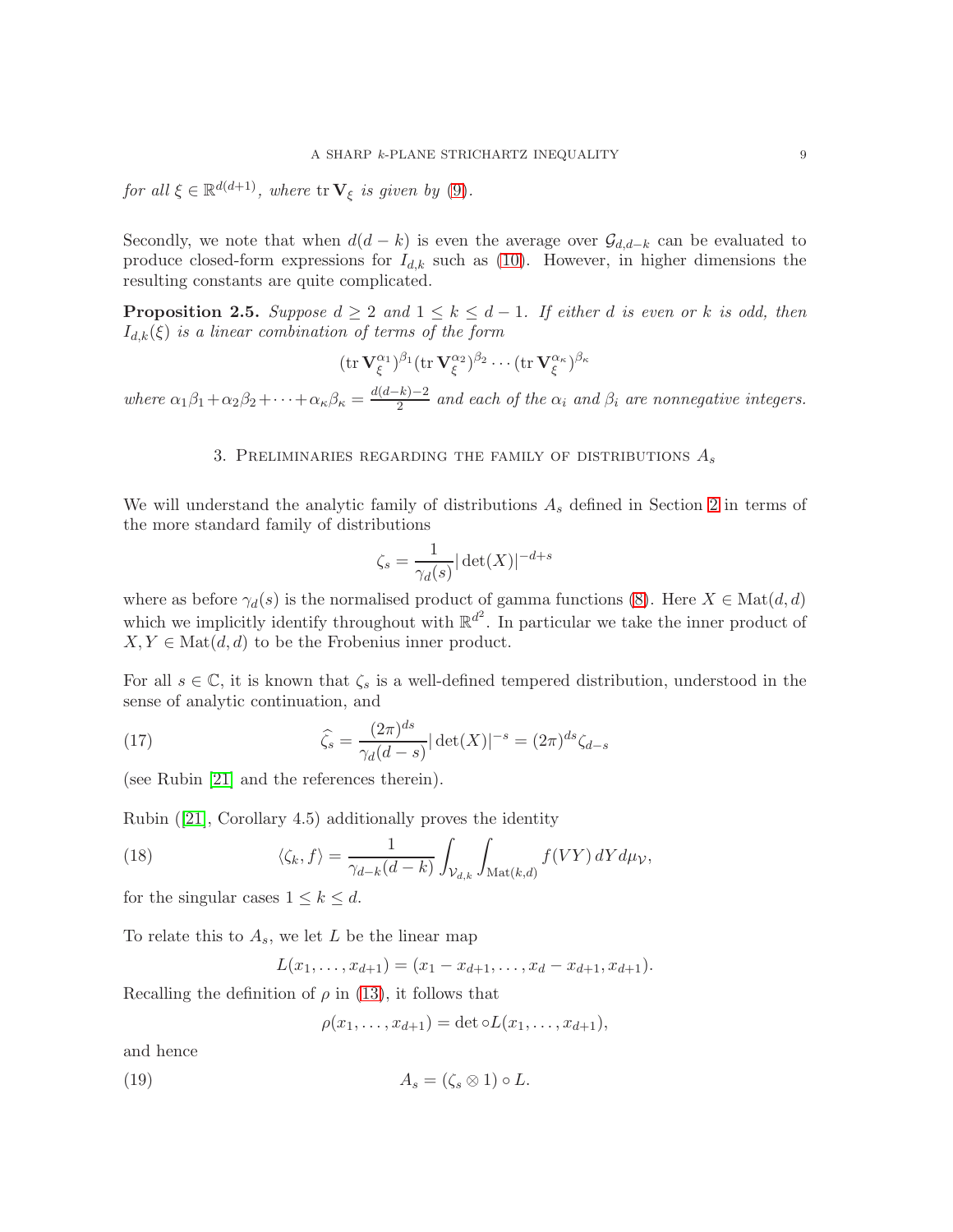**Lemma 3.1.** For all  $s \in \mathbb{C}$ ,  $A_s$  is a well-defined tempered distribution and

(20) 
$$
\widehat{A}_s = \frac{(2\pi)^{ds}}{\gamma_d(d-s)} |\det(\xi_1,\ldots,\xi_d)|^{-s} \delta\left(\sum_{i=1}^{d+1} \xi_i\right) = (2\pi)^{ds} \zeta_{d-s} \cdot \delta\left(\sum_{i=1}^{d+1} \xi_i\right).
$$

In particular,  $\widehat{A_k}$  is positive whenever  $1 \leq k \leq d-1$  is an integer.

*Proof.* Since  $\det L = 1$ , it follows from (19) that

$$
\widehat{A_s} = (\widehat{\zeta_s \otimes 1}) \circ L^{-T} = (\widehat{\zeta_s} \otimes \delta) \circ L^{-T}
$$

where

$$
L^{-T}(x_1,\ldots,x_{d+1})=\left(x_1,\ldots,x_d,\sum_{i=1}^{d+1}x_i\right).
$$

Therefore, by (17),

$$
\widehat{A_s} = \frac{(2\pi)^{d(s+1)}}{\gamma_d(d-s)} |\det(\xi_1,\ldots,\xi_d)|^{-s} \delta\left(\sum_{i=1}^{d+1} \xi_i\right) = (2\pi)^{d(s+1)} \zeta_{d-s} \cdot \delta\left(\sum_{i=1}^{d+1} \xi_i\right).
$$

Positivity of  $\widehat{A_k}$  for integers  $1 \leq k \leq d-1$  can now be seen via Rubin's formula (18).  $\Box$ 

We end this section by using the characterisation of  $A_s$  in (19) and Rubin's formula (18) to give a short proof of Drury's formula (14).

Proof of (14). By (19) and (18),

$$
\langle A_k, f_1 \otimes \cdots \otimes f_{d+1} \rangle
$$
  
=  $\langle \zeta_k \otimes 1, (f_1 \otimes \cdots \otimes f_{d+1}) \circ L^{-1} \rangle$   
=  $\frac{1}{\gamma_{d-k}(d-k)} \int_{\mathcal{V}_{d,k}} \int_{\text{Mat}(k,d)} \prod_{i=1}^d f_i \left( \sum_{j=1}^k v_j y_{ji} + x_{d+1} \right) f_{d+1} (x_{d+1}) dx_{d+1} dY d\mu \nu.$ 

Here  $v_j \in \mathbb{R}^d$  denotes the j-th column of V and  $y_{ji}$  is the  $(j, i)$ -th entry of  $Y \in \text{Mat}(k, d)$ . Writing  $x_{d+1}$  in terms of orthonormal vectors  $\{v_j\}_{j=1}^k$ , there exist  $\{y_{j,d+1}\}_{j=1}^k$ , and  $x'$  satisfying  $\langle x', v_j \rangle = 0$  for each  $1 \le j \le k$  such that

$$
x_{d+1} = \sum_{j=1}^{k} v_j y_{j(d+1)} + x'.
$$

Let  $\Pi$  denote the k-plane spanned by the  $\{v_j\}_{j=1}^k$ , thus  $x \in \Pi^{\perp}$ . Making the further change variables  $y_{ji} + y_{j,k+1} \mapsto y_{ji}$ , yields

$$
\langle A_k, f_1 \otimes \cdots \otimes f_{d+1} \rangle = \frac{1}{\gamma_{d-k}(d-k)} \int_{\mathcal{V}_{d,k}} \int_{\text{Mat}(k,d+1)} \prod_{i=1}^{d+1} f_i \bigg( \sum_{j=1}^k v_j y_{ji} + x' \bigg) d\pi \perp (x') dY d\mu_{\mathcal{V}}.
$$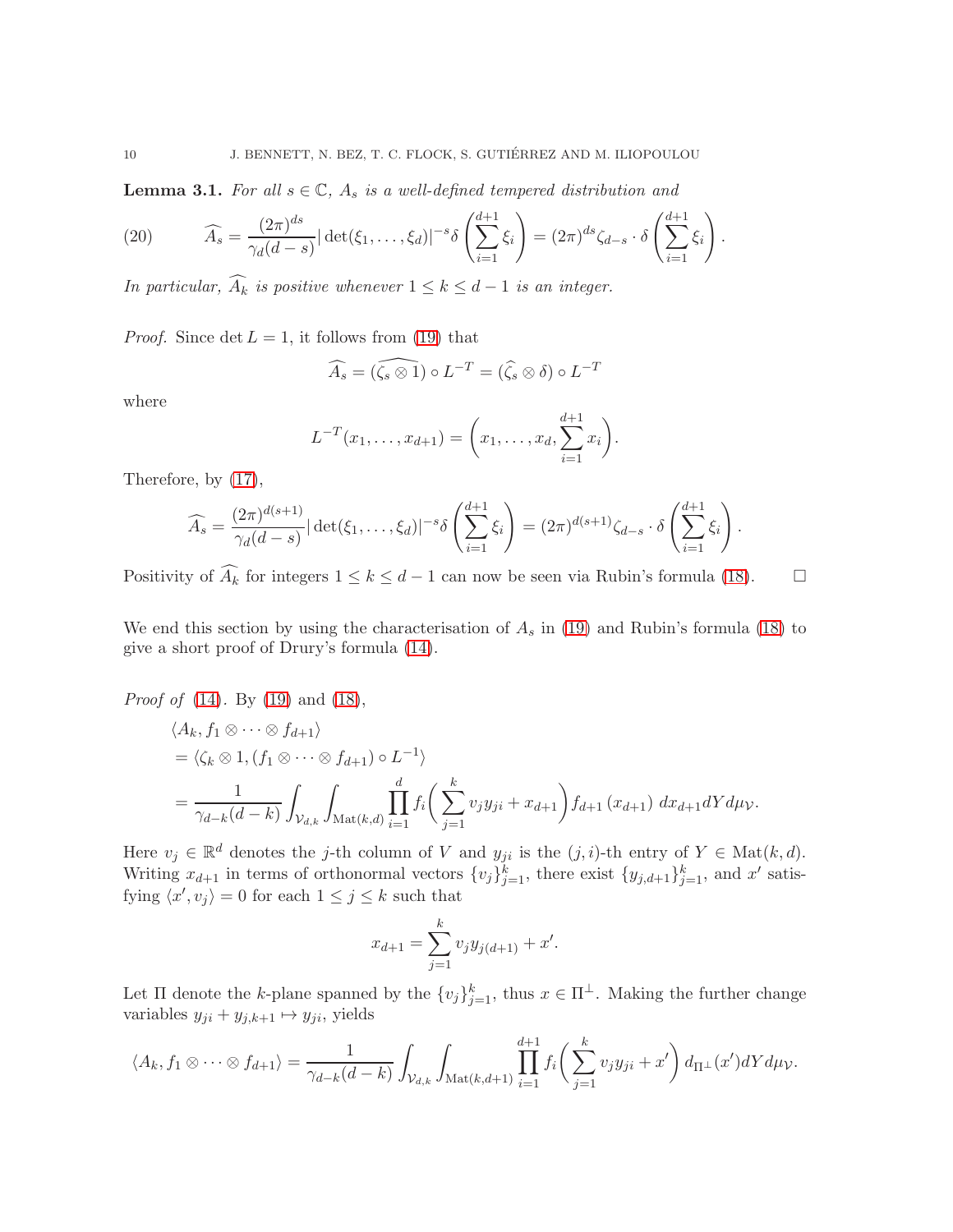Observe that the families  $\{v_j\}_{j=1}^k$  range over all orthonormal bases of all k-planes through origin and that x', which depends on  $\{v_j\}_{j=1}^k$ , is a translation perpendicular to this k-plane. From this we may deduce (14), noting that the factor of  $(\gamma_k(k))^{-1}$  results from the change of variables from  $\mu_{\mathcal{V}}$  to  $\mu_{\mathcal{G}}$ .

#### 4. Proof of Theorems 2.2 and 2.3

#### 4.1. Proof of Theorem 2.3. By expanding the square, we have

$$
\langle A_k, |\widehat{gd\sigma}|^2 \rangle = \int_{\mathbb{S}^{d(d+1)-1}} \int_{\mathbb{S}^{d(d+1)-1}} g(\omega) \overline{g(\omega')} \widehat{A_k}(\omega - \omega') d\sigma(\omega) d\sigma(\omega')
$$

and using the fact that  $\widehat{A}_s(-\xi) = \widehat{A}_s(\xi)$  (which can be seen quickly from Lemma 3.1) we can write

$$
\langle A_k, |\widehat{gd\sigma}|^2 \rangle = \int_{\mathbb{S}^{d(d+1)-1}} |g(\omega)|^2 \int_{\mathbb{S}^{d(d+1)-1}} \widehat{A_k}(\omega - \omega') d\sigma(\omega') d\sigma(\omega) - \frac{1}{2} \int_{\mathbb{S}^{d(d+1)-1}} \int_{\mathbb{S}^{d(d+1)-1}} |g(\omega) - g(\omega')|^2 \widehat{A_k}(\omega - \omega') d\sigma(\omega) d\sigma(\omega').
$$

Since  $\widehat{A_k}$  is nonnegative (Lemma 3.1), we immediately obtain the sharp inequality

$$
\langle A_k, |\widehat{gd\sigma}|^2 \rangle \leq \int_{\mathbb{S}^{d(d+1)-1}} |g(\omega)|^2 \widehat{A}_k * d\sigma(\omega) d\sigma(\omega)
$$

with equality when  $g$  is a constant function.

In order to complete the proof of Theorem 2.3, it remains to prove the following.

**Proposition 4.1.** Suppose  $d \geq 2$  and  $1 \leq k \leq d-1$ . Then

(21) 
$$
\widehat{A_k} * d\sigma(\omega) = \mathbf{C}_{d,k} \mathbf{D}_{d,k} \int_{\mathcal{G}_{d,d-k}} \left( \text{tr}(P_{\Pi} \mathbf{V}_{\omega}) \right)^{\frac{d(d-k)-2}{2}} d\mu_{\mathcal{G}}
$$

for all  $\omega \in \mathbb{S}^{d(d+1)-1}$ .

*Proof.* Firstly, we observe that  $\widehat{A_k} * d\sigma$  is a well-defined distribution as  $d\sigma$  is compactly supported and  $\widehat{A_k}$  is well-defined by Lemma 3.1. In order to obtain the claimed identity in Proposition 4.1, we use Lemma 3.1 to write

$$
\widehat{A}_k * d\sigma(\omega) = \frac{2(2\pi)^{d(k+1)}}{\gamma_d(d-k)} \int_{\mathbb{R}^{d(d+1)}} \delta(1 - |\omega - \eta|^2) |\det(\eta_1, \dots, \eta_d)|^{-k} \delta\left(\sum_{i=1}^{d+1} \eta_i\right) d\eta,
$$

and hence

$$
\widehat{A}_k * d\sigma(\omega) = \frac{(2\pi)^{d(k+1)}}{\gamma_d(d-k)} \int_{(\mathbb{R}^d)^d} \delta\left(\sum_{i=1}^d |\eta_i|^2 + \sum_{i < j} \langle \eta_i, \eta_j \rangle - \sum_{i=1}^d \langle \omega_i - \omega_{d+1}, \eta_i \rangle\right) |\det N|^{-k} d\eta_1 \cdots d\eta_d,
$$

where  $N \in \text{Mat}(d, d)$  has *i*-th column equal to  $\eta_i$ .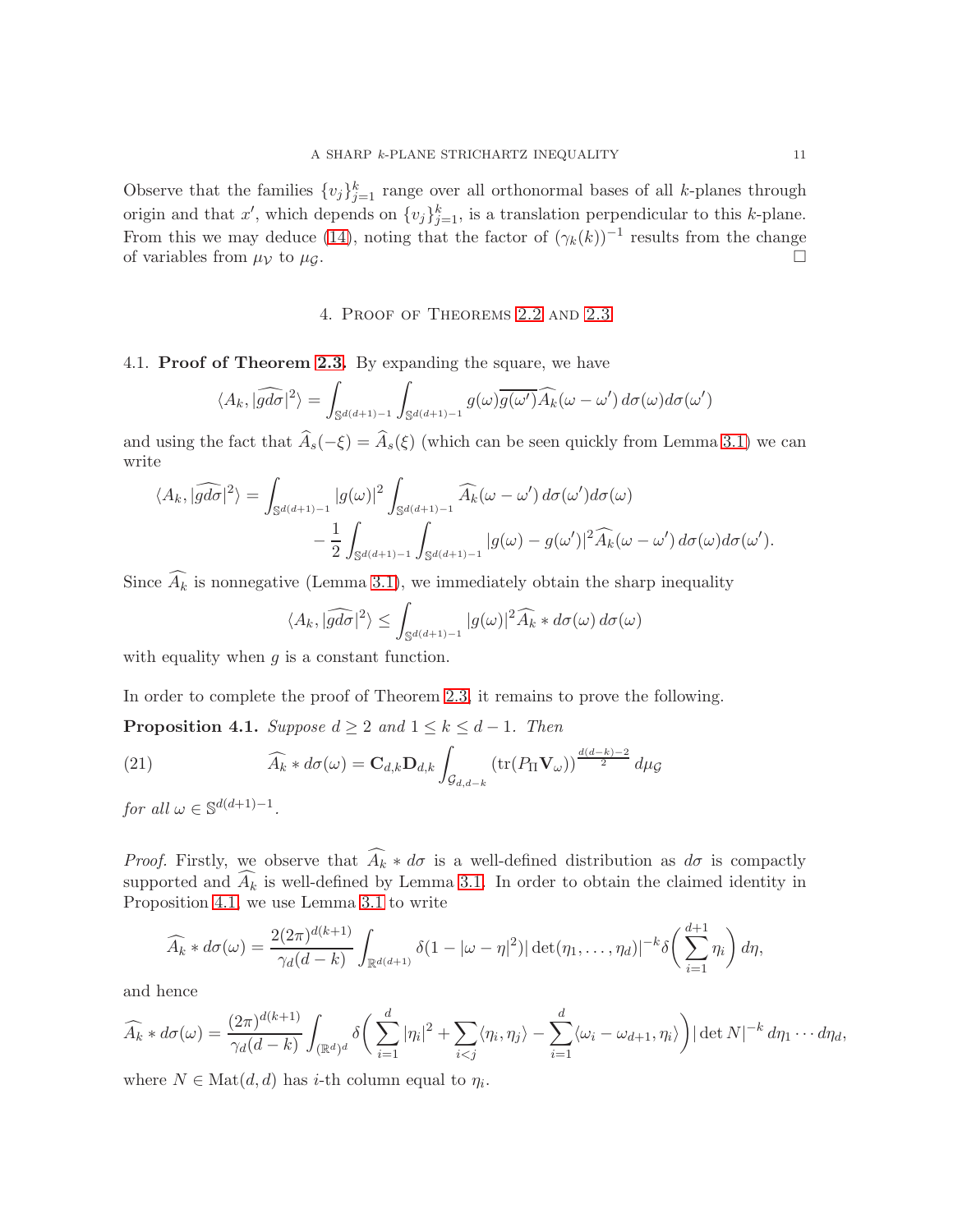Next we claim that if

$$
M := I + (\sqrt{d+1} - 1)\mathbf{1}\mathbf{1}^T
$$

with 1 denoting the unit vector in the direction  $(1, 1, \ldots, 1)$ , then

(22) 
$$
\frac{1}{2}\sum_{i=1}^{d}|\xi_{i}|^{2} = \sum_{i=1}^{d}|\eta_{i}|^{2} + \sum_{i
$$

holds, where  $X = NM$  and  $X \in Mat(d, d)$  denotes the matrix whose *i*-th column is  $\xi_i$ . To see this, observe that  $M^2 = I + d\mathbf{1}\mathbf{1}^T$ , the matrix with each diagonal element equal to 2 and every other element equal to 1. We have  $\xi_i = \sum_{j=1}^d M_{ij} \eta_j$  and thus, by construction,

$$
\sum_{i=1}^d |\xi_i|^2 = \sum_{j=1}^d \left( \sum_{i=1}^d M_{ij}^2 \right) |\eta_j|^2 + 2 \sum_{j < k}^d \left( \sum_{i=1}^d M_{ij} M_{ik} \right) \langle \eta_j, \eta_k \rangle = \sum_{j=1}^d 2|\eta_j|^2 + 2 \sum_{j < k}^d \langle \eta_j, \eta_k \rangle.
$$

Computing the eigenvalues of M shows that det  $M = \sqrt{d+1}$ , and therefore the change of variables  $X = NM$  yields

$$
\widehat{A_k} * d\sigma(\omega) = \frac{(d+1)^{\frac{k-1}{2}} (2\pi)^{d(k+1)}}{\gamma_d(d-k)} \int_{(\mathbb{R}^d)^d} \delta(\frac{1}{2}|X|^2 - \langle \Omega'M^{-1}, X \rangle) |\det(X)|^{-k} dX.
$$

Here,  $\Omega' \in \text{Mat}(d, d)$  has i-th column equal to  $\omega_i - \omega_{d+1}$ , and the inner product of two matrices is the Frobenius inner product, as we freely identify  $\text{Mat}(d, d)$  with  $(\mathbb{R}^d)^d$  here and in what follows.

In what follows we set  $\Omega_M = \Omega' M^{-1}$ . Switching to polar coordinates in  $\mathbb{R}^{d^2}$ ,

$$
\widehat{A_k} * d\sigma(\omega) = \frac{2(d+1)^{\frac{k-1}{2}} (2\pi)^{d(k+1)}}{\gamma_d(d-k)} \int_{\mathbb{S}^{d^2-1}} \int_0^\infty \delta((r-\langle \Theta, \Omega_M \rangle)^2 - \langle \Theta, \Omega_M \rangle^2) \frac{r^{d^2-kd-1}}{|\det \Theta|^k} dr d\sigma(\Theta)
$$

$$
= \frac{(d+1)^{\frac{k-1}{2}} 2^{d(d-k)-2} (2\pi)^{d(k+1)}}{\gamma_d(d-k)} \int_{\mathbb{S}^{d^2-1}} |\langle \Theta, \Omega_M \rangle|^{d(d-k)-2} |\det \Theta|^{-k} d\sigma(\Theta).
$$

Next we apply (18) which yields

$$
\widehat{A_k} * d\sigma(\omega) = C_{d,k} \int_{\mathcal{V}_{d,d-k}} \int_{\text{Mat}(d-k,d)} |\langle VY, \Omega_M \rangle|^{d(d-k)-2} \delta(|Y|^2 - 1) dY d\mu_{\mathcal{V}},
$$

where

$$
C_{d,k} = (d+1)^{\frac{k-1}{2}} 2^{d(d-k)-1} (2\pi)^{d(k+1)} \left(\frac{1}{\gamma_k(k)}\right)^2.
$$

Here we used that  $|VY|^2 = |Y|^2$  for all  $V \in \mathcal{V}_{d,d-k}$ . By a further polar coordinates change of variables and using the explicit integral

$$
\int_{\mathbb{S}^{n-1}} |\langle \Theta, V \rangle|^p \, d\sigma(\Theta) = 2\pi^{\frac{n-1}{2}} \frac{\Gamma(\frac{p+1}{2})}{\Gamma(\frac{p+n}{2})} |V|^p
$$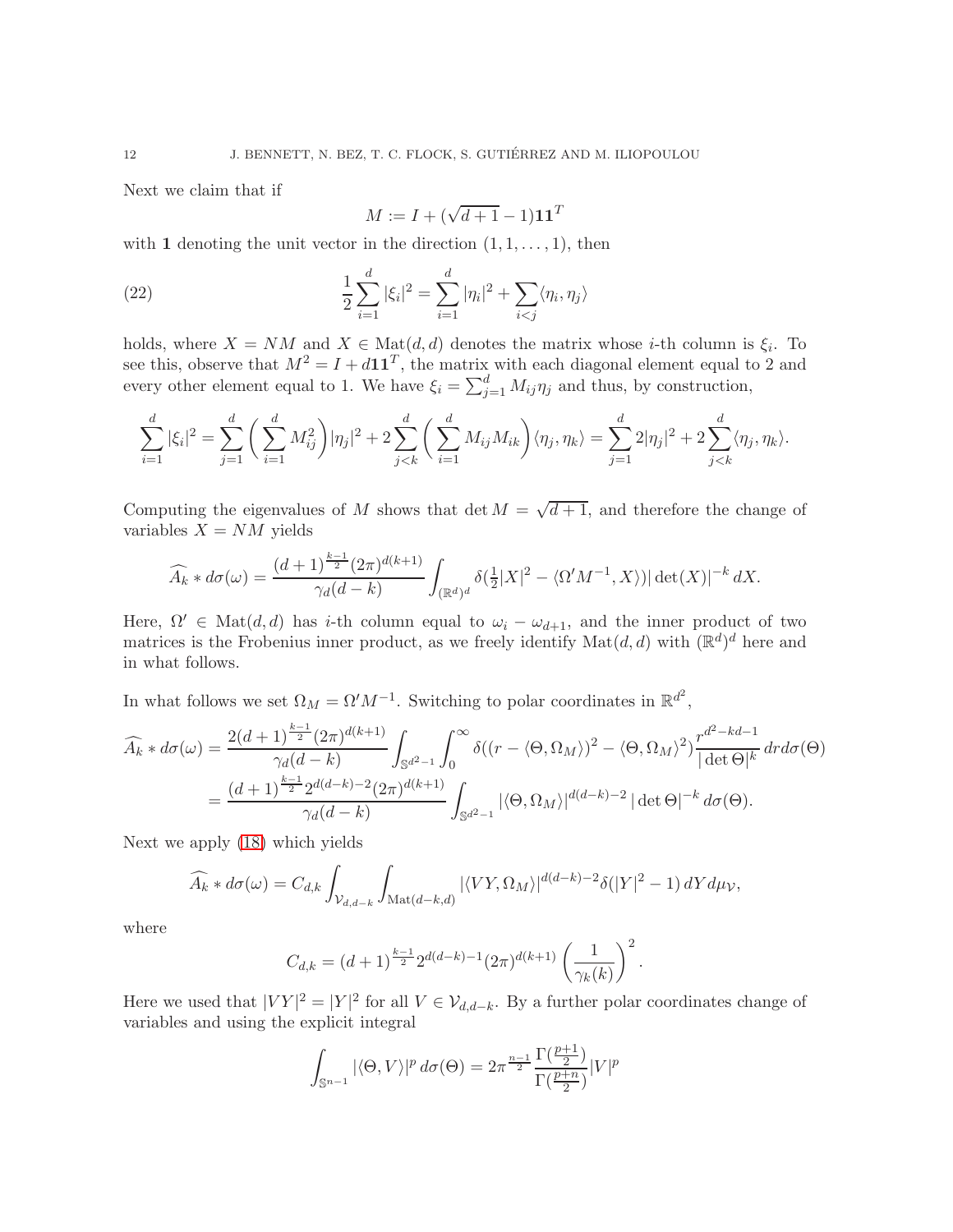valid for  $n \geq 2$  and  $p > -n$ , we obtain

$$
\widehat{A_k} * d\sigma(\omega) = (d+1)^{\frac{k-1}{2}} (2\pi)^{d(k+1)} \frac{|\mathbb{S}^{d(d-k)-1}|}{\gamma_k(k)} \int_{\mathcal{V}_{d,d-k}} |V^T \Omega_M|^{d(d-k)-2} d\mu_{\mathcal{V}}.
$$

Now,

$$
|V^T \Omega_M|^2 = \text{tr}(V^T \Omega_M \Omega_M^T V) = \text{tr}(V V^T \Omega_M \Omega_M^T)
$$

and we observe that the matrix  $VV^T$  is the orthogonal projection onto the  $(d-k)$ -plane,  $\Pi$ , spanned by the columns of V. In particular,  $VV^T$  depends only on this  $(d-k)$ -plane. By defining  $P_{\Pi} = VV^{T}$  we have

(23) 
$$
\int_{\mathcal{V}_{d,d-k}} |V^T \Omega_M|^{d(d-k)-2} d\mu_{\mathcal{V}} = \int_{\mathcal{V}_{d,d-k}} (\text{tr}(P_{\Pi} \Omega_M \Omega_M^T))^{\frac{d(d-k)-2}{2}} d\mu_{\mathcal{V}}.
$$

As the integrand depends only  $\Pi$ , we have

$$
\int_{\mathcal{V}_{d,d-k}} |V^T \Omega_M|^{d(d-k)-2} d\mu_{\mathcal{V}} = \frac{1}{\gamma_{d-k}(d-k)} \int_{\mathcal{G}_{d,d-k}} (\text{tr}(P_{\Pi} \Omega_M \Omega_M^T))^{\frac{d(d-k)-2}{2}} d\mu_{\mathcal{G}}.
$$

Finally, using the forthcoming Lemma 6.1 which says that  $\Omega_M \Omega_M^T = (d+1) \mathbf{V}_{\omega}$ , we obtain  $(21).$ 

4.2. Proof of Theorem 2.2. We use an argument of Vega (see, for example, [24]) to show that Theorem 2.3 implies Theorem 2.2. Despite this argument being well-known, since the statements of these theorems contain explicit constants, we provide some details. First, by simple changes of variables, we may write

$$
U(x,t) = \frac{1}{2(2\pi)^{d(d+1)}} \int_0^\infty e^{-itr} \widehat{g_r d\sigma}(\sqrt{r}x) r^{\frac{d(d+1)-2}{2}} dr
$$

where  $g_r(\omega) := \widehat{F}(\sqrt{r}\omega)$ . We now apply Plancherel's theorem in the t variable, along with the fact that  $A_k$  is homogeneous of degree  $d(k - d)$ , to obtain

$$
\int_{\mathbb{R}} \langle A_k, |U(\cdot, t)|^2 \rangle dt = \frac{\pi}{(2\pi)^{2d(d+1)}} \int_0^\infty \langle A_k, |\widehat{g_{r^2}d\sigma}|^2 \rangle r^{d(d-k)-2} r^{d(d+1)-1} dr.
$$

Applying Theorem 2.3, along with the fact that  $I_{d,k}$  is homogeneous of degree  $d(d-k)-2$ and reversing the polar coordinates change of variables, we deduce the claimed inequality in Theorem 2.2. Also, it is clear that if F is radial then each  $g_r$  is a constant function. Therefore, the fact that constant functions give equality in Theorem 2.3 implies that radial functions give equality in Theorem 2.2.

We end this section by proving Propositions 2.4 and 2.5 concerning the structure of the weight  $I_{d,k}$ .

*Proof of Proposition 2.4.* First, we observe that when  $d = 2$  we only consider  $k = 1$  in which case  $I_{2,1}$  is identically equal to one, and therefore there is nothing to prove. For  $d \geq 3$ , we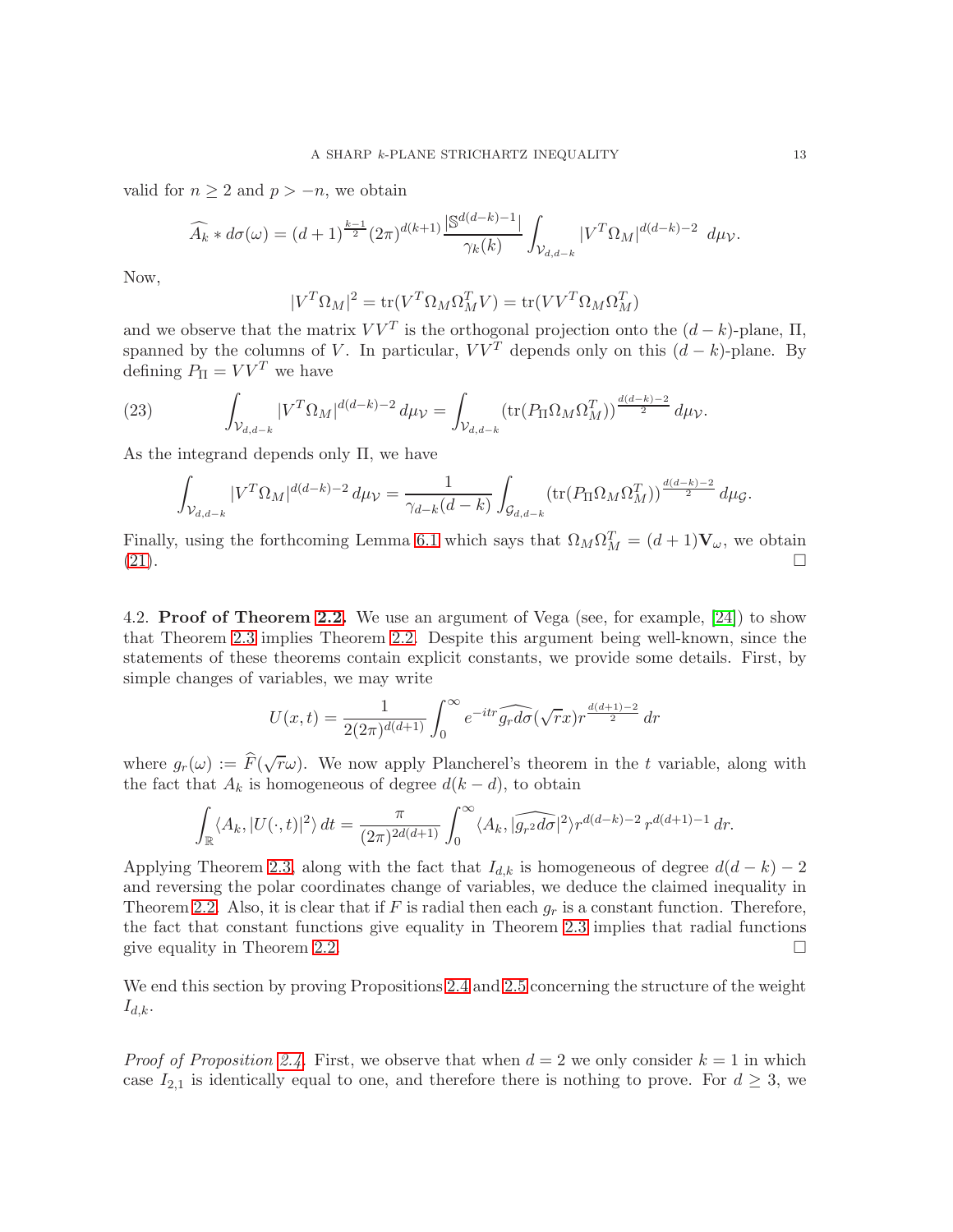note that  $V_{\xi}$  is positive semidefinite and therefore  $V_{\xi}^{1/2}$  $\zeta^{1/2}$  is well-defined for every  $\xi \in \mathbb{R}^{d^2}$ . Using this and (23) (along with homogeneity) yields,

$$
I_{d,k}(\xi) = c_{d,k} \int_{\mathcal{V}_{d,d-k}} |V^T \mathbf{V}_{\xi}^{1/2}|^{d(d-k)-2} d\mu \nu
$$

for some constant  $c_{d,k}$ . The map

$$
M \mapsto \left(\int_{\mathcal{V}_{d,d-k}} |V^T M|^{d(d-k)-2} \, d\mu \nu\right)^{\frac{1}{d(d-k)-2}}
$$

is a norm on  $\mathbb{R}^{d^2}$  since  $d(d-k)-2\geq 1$ , and since all norms on finite dimensional vector spaces are equivalent, we immediately obtain the desired conclusion in Proposition 2.4 by comparison with the Hilbert–Schmidt norm.

*Proof of Proposition 2.5.* Let  $\{\lambda_1, \ldots, \lambda_d\}$  denote the eigenvalues of  $\mathbf{V}_{\xi}^{1/2}$  $\zeta^{1/2}$ . Then

$$
I_{d,k}(\xi) = c_{d,k} \int_{\mathcal{V}_{d,d-k}} \left( \sum_{i=1}^{d-k} \sum_{j=1}^{d} \lambda_j^2 v_{i,j}^2 \right)^{\frac{d(d-k)-2}{2}} d\mu \nu
$$

for some constant  $c_{d,k}$ . Since either d is even or k is odd it follows that  $d(d-k)$  is even and therefore

$$
\left(\sum_{i=1}^{d-k} \sum_{j=1}^{d} \lambda_j^2 v_{i,j}^2\right)^{\frac{d(d-k)-2}{2}} = \sum_{2(\alpha_{1,1} + \dots + \alpha_{d-k,d}) = \ell} c_{\ell,\alpha} \prod_{i=1}^{d-k} \prod_{j=1}^{d} (\lambda_j v_{i,j})^{2\alpha_{i,j}}
$$

where  $\ell = d(d-k) - 2$ . Therefore,

$$
I_{d,k}(\xi) = c_{d,k} \sum_{2(\alpha_{1,1} + \dots + \alpha_{d-k,d}) = \ell} \left( c_{\ell,\alpha} \int_{\mathcal{V}_{d,d-k}} \prod_{i=1}^{d-k} \prod_{j=1}^d (v_{i,j})^{2\alpha_{i,j}} d\mu \nu \right) \prod_{j=1}^d \lambda_j^{2 \sum_{i=1}^{d-k} \alpha_{i,j}}.
$$

The advantages of this expression is that it is a symmetric polynomial in the  $\lambda_j^2$  (that is, it is invariant under reordering of the eigenvalues). Since symmetric polynomials are generated by the power-sum polynomials, then

$$
\sum_{j=1}^d \lambda_j^{2\beta} = \text{tr}((\mathbf{V}_{\xi})^{\beta})
$$

and we deduce that  $I_{d,k}(\xi)$  is a linear combination of terms of the form

$$
(\operatorname{tr} \mathbf{V}^{\alpha_1}_{\xi})^{\beta_1} (\operatorname{tr} \mathbf{V}^{\alpha_2}_{\xi})^{\beta_2} \cdots (\operatorname{tr} \mathbf{V}^{\alpha_{\kappa}}_{\xi})^{\beta_{\kappa}}
$$

where  $\alpha_1\beta_1 + \alpha_2\beta_2 + \cdots + \alpha_\kappa\beta_\kappa = \ell/2$  and each of the  $\alpha_i$  and  $\beta_i$  are nonnegative integers.  $\Box$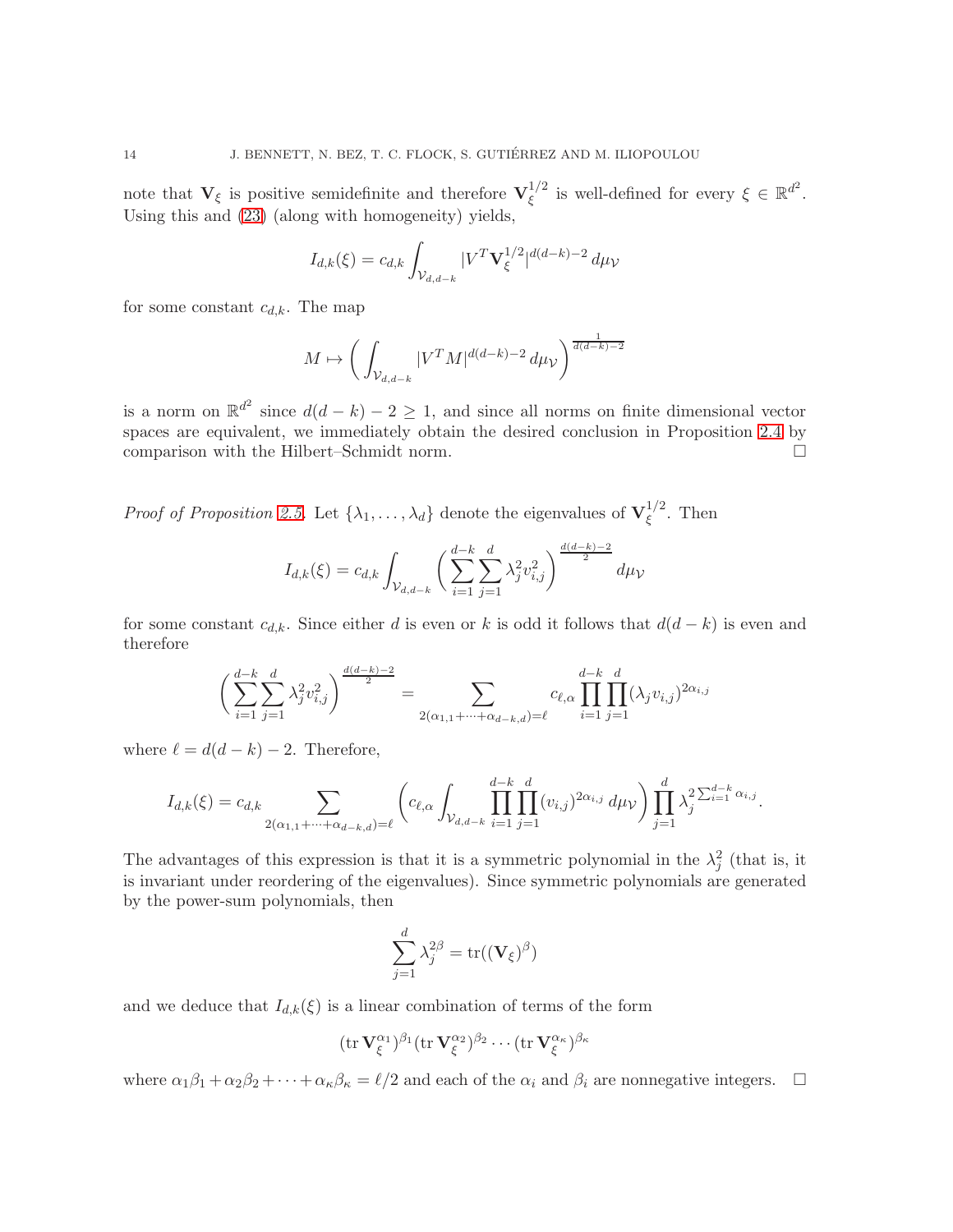#### 5. Proof of Theorem 2.1

The sharp inequality in Theorem 2.1 is a consequence of Theorem 2.2; however, in order to obtain the claimed characterisation of cases of equality, it is necessary to enter into the argument which gives this implication.

Proof of Theorem 2.1. Arguing as in the proof of Theorem 2.3, we have

$$
\frac{(2\pi)^{2d(d+1)}}{\pi} \int_{\mathbb{R}} \int_{\mathcal{M}_{d,k}} T_{d,k}(|U(\cdot,t)|^2) (\Pi) d\mu_{\mathcal{M}}(\Pi) dt \n= \mathbf{C}_{d,k} \int_{(\mathbb{R}^d)^{d+1}} |\widehat{F}(\xi)|^2 I_{d,k}(\xi) d\xi - \frac{1}{\mathbf{D}_{d,k}} \int_{(\mathbb{R}^d)^{d+1}} |\widehat{F}(\xi) - \widehat{F}(\eta)|^2 d\Sigma_{\xi}(\eta) d\xi,
$$

where  $F = f_1 \otimes \cdots \otimes f_{d+1}$  and

$$
d\Sigma_{\xi}(\eta) = \widehat{A_k}(\xi - \eta)\delta(|\xi|^2 - |\eta|^2) d\eta.
$$

This yields the claimed estimate with optimal constant, and equality holds if and only if  $\hat{F}(\xi) = \hat{F}(\eta)$  for almost every  $\xi$  and  $\eta$  in the support of the measure  $d\Sigma_{\xi}(\eta)d\xi$ . By Lemma 3.1 the support of this measure, which we denote by S, is characterised by those  $\xi$  and  $\eta$  for which

$$
|\xi| = |\eta|,
$$
 
$$
\sum_{i=1}^{d+1} \xi_i = \sum_{i=1}^{d+1} \eta_i,
$$

and the points  $\xi_i - \eta_i$ , for  $1 \leq i \leq d+1$ , are co-k-planar. Recalling that  $F = f_1 \otimes \cdots \otimes f_{d+1}$ , the characterisation of extremisers follows once we show that

$$
\prod_{i=1}^{d+1} \hat{f}_i(\xi_i) = \prod_{i=1}^{d+1} \hat{f}_i(\eta_i)
$$

for almost every  $(\xi, \eta) \in S$  implies that  $\hat{f}_i(\xi) = e^{a|\xi|^2 + b \cdot \xi + c_i}$ , where  $\text{Re}(a) < 0, b \in \mathbb{C}^d$  and  $c_1, c_2 \in \mathbb{C}$ . Indeed, it is clear that this class is invariant under the Fourier transform, and such  $f_i$  satisfy the above functional equation.

First, we argue that the  $f_i$  are mutually parallel. For this, for each i, fix  $\xi_i^*$  such that  $\widehat{f}_i(\xi_i^*) \neq 0$  and note that, clearly,  $(\xi, \eta) \in \mathbf{S}$  if

$$
\xi = (\xi_1, \xi_2^*, \xi_3^*, \dots, \xi_{d+1}^*), \qquad \eta = (\xi_2^*, \xi_1, \xi_3^*, \dots, \xi_{d+1}^*).
$$

The functional equation implies that  $\hat{f}_1(\xi_1)\hat{f}_2(\xi_2^*) = \hat{f}_1(\xi_2^*)\hat{f}_2(\xi_1)$  for almost every  $\xi_1 \in \mathbb{R}^d$ , and hence  $f_1 = \lambda f_2$  for some  $\lambda \neq 0$  (since each  $f_j$  is assumed to be a nonzero function). In this way, we may argue that all  $f_i$  are mutually parallel, and thus without loss of generality, we take  $f_i = f$  for each  $1 \leq i \leq d+1$ .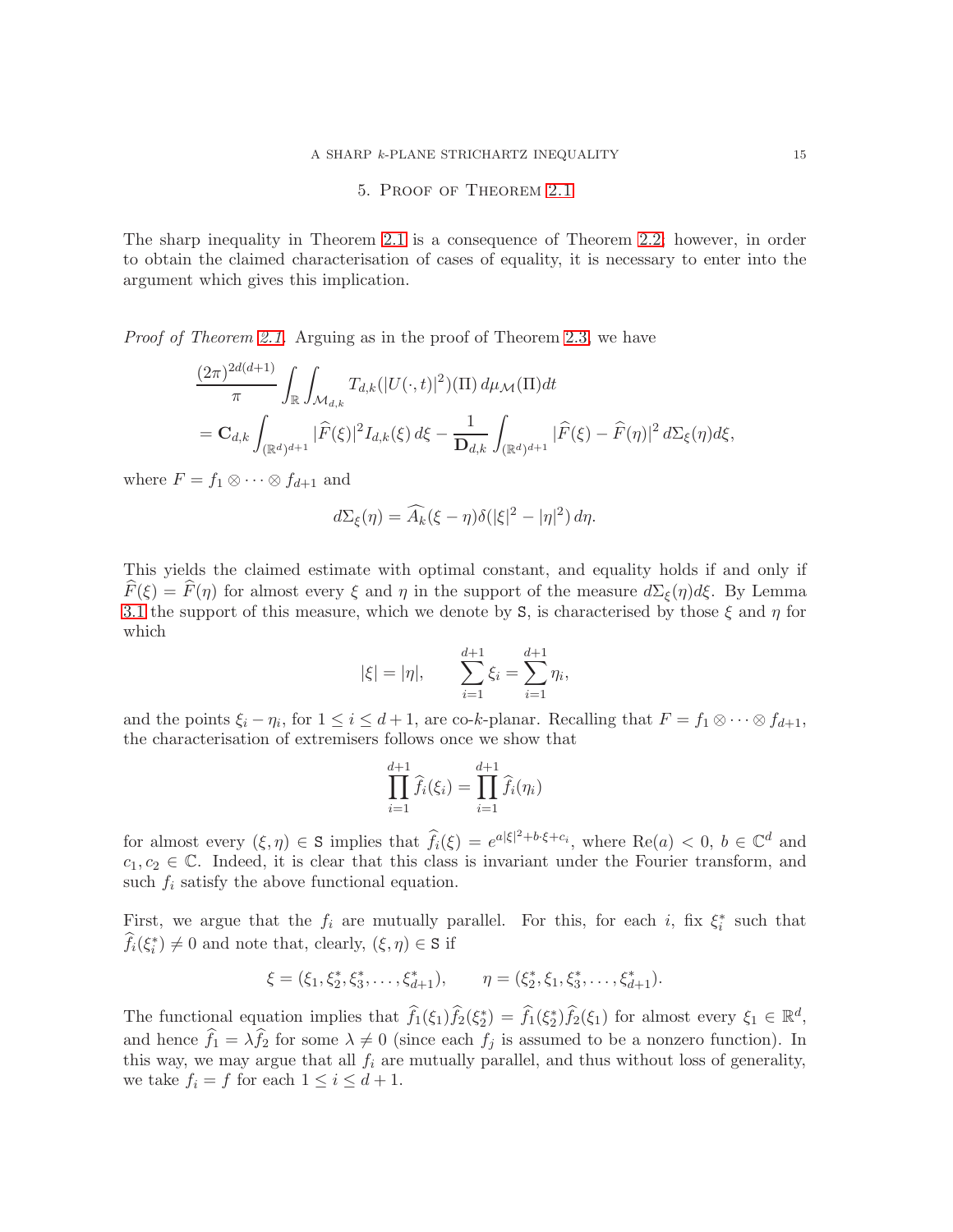Next, we argue that  $\widehat{f}$  must satisfy the well-studied Maxwell–Boltzmann functional equation; that is,

(24) 
$$
\widehat{f}(\xi_1)\widehat{f}(\xi_2) = \widehat{f}(\eta_1)\widehat{f}(\eta_2)
$$

for almost every  $\xi_1, \xi_2, \eta_1, \eta_2 \in \mathbb{R}^d$  such that  $|\xi_1|^2 + |\xi_2|^2 = |\eta_1|^2 + |\eta_2|^2$  and  $\xi_1 + \xi_2 = \eta_1 + \eta_2$ . To see why this is the case, fix such  $\xi_1, \xi_2, \eta_1, \eta_2$  and set

$$
\xi = (\xi_1, \xi_2, \xi_3^*, \dots, \xi_{d+1}^*), \qquad \eta = (\eta_1, \eta_2, \xi_3^*, \dots, \xi_{d+1}^*),
$$

where the  $\xi_i^*$  are as above. Again it is easy to verify that  $(\xi, \eta) \in S$ , and therefore we immediately obtain (24).

At this point we may now appeal to the existing literature on the Maxwell–Boltzmann functional equation to deduce that  $\widehat{f}(\xi) = e^{a|\xi|^2 + b \cdot \xi + c}$ , where  $\text{Re}(a) < 0, b \in \mathbb{C}^d$  and  $c \in \mathbb{C}$ . For  $\widehat{f} \in L^1(\mathbb{R}^d)$ , this goes back at least to [16] and [19] (see also [25]); however the same conclusion holds for  $\widehat{f}$  which are merely locally integrable (for details of this more general statement, see [11] for  $d = 2$ , and [2] for arbitrary  $d \ge 2$ ). Thus, it remains to justify that f is locally integrable whenever the right-hand side of (12) is finite. However, this is clear from Proposition 2.4, since

$$
\int_{(\mathbb{R}^d)^{d+1}} \prod_{i=1}^{d+1} |\widehat{f}(\xi_i)|^2 I_{d,k}(\xi) d\xi \ge c_{d,k} \sum_{m \ne n} \int_{(\mathbb{R}^d)^{d+1}} \prod_{i=1}^{d+1} |\widehat{f}(\xi_i)|^2 |\xi_m - \xi_n|^{d^2 - kd - 2} d\xi
$$
  

$$
= c_{d,k} ||\widehat{f}||_2^{2(d-1)} \int_{(\mathbb{R}^d)^2} |\widehat{f}(\xi_1)|^2 |\widehat{f}(\xi_2)|^2 |\xi_1 - \xi_2|^{d^2 - kd - 2} d\xi_1 d\xi_2
$$
uples  $\widehat{f} \in L^2(\mathbb{R}^d)$ .

implies  $\widehat{f} \in L^2(\mathbb{R}^d)$ 

#### 6. Appendix on covariance

Here we establish the following fact which played a role in the proof of Proposition 4.1.

**Lemma 6.1.** Let  $V_{\omega}$  denote the covariance matrix of a vector-valued random variable taking the values  $\{\omega_i\}_{i=1}^{d+1}$  with equal probability, and let

$$
M = I + (\sqrt{d+1} - 1)\mathbf{1}\mathbf{1}^T.
$$

If  $\Omega' \in \text{Mat}(d, d)$  has ith column equal to  $\omega_i - \omega_{d+1}$ , then  $\Omega_M \Omega_M^T = (d+1) \mathbf{V}_{\omega}$ , where  $\Omega_M = \Omega'M^{-1}.$ 

*Proof.* Let  $I \in \text{Mat}(d, d)$  denote the identity matrix and define

$$
P_{d+1} = \left(\begin{array}{ccc} & & \\ & I & \\ -1 & \cdots & -1 \end{array}\right).
$$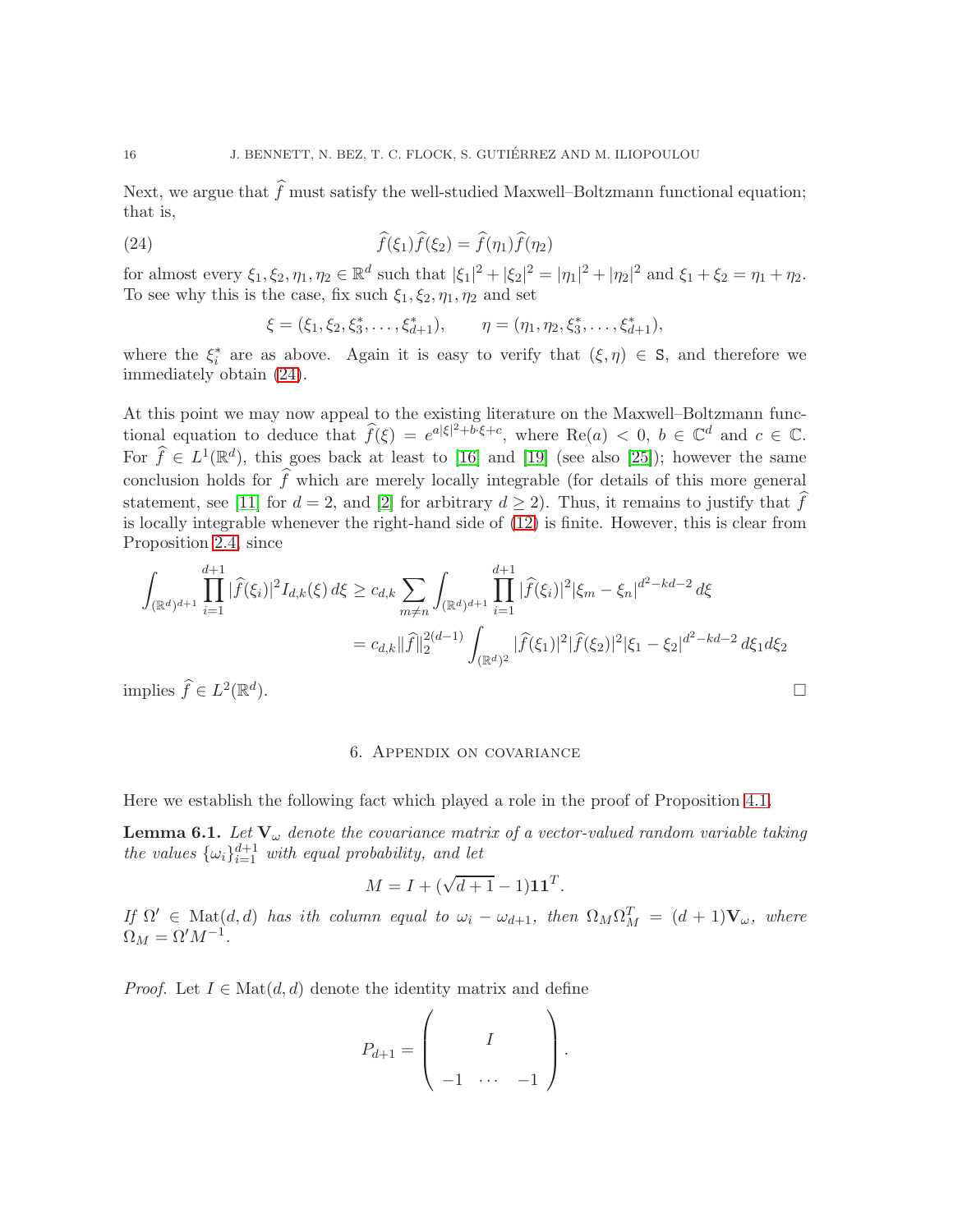It then follows that

$$
\Omega' = \Omega P_{d+1}
$$

where the *i*th column of  $\Omega \in \text{Mat}(d+1, d+1)$  is  $\omega_i$ , and therefore

$$
\Omega_M \Omega_M^T = \Omega P_{d+1} M^{-1} M^{-T} P_{d+1}^T \Omega^T.
$$

Since

$$
M^{-1} = I + \left(\frac{1}{\sqrt{d+1}} - 1\right) \mathbf{1} \mathbf{1}^T
$$

it follows that

$$
P_{d+1}M^{-1}M^{-T}P_{d+1}^T = I - \mathbf{1}\mathbf{1}^T
$$

and thus it remains to show  $\frac{1}{d+1}\Omega(I - \mathbf{1}\mathbf{1}^T)\Omega^T = \mathbf{V}_{\omega}$ .

To see this, view  $(\Omega, \mu)$  as a probability space, where  $\Omega$  is now the set of vectors that were the columns of the matrix  $\Omega$ , i.e.  $\Omega = {\omega_i}_{i=1}^{d+1}$ , and let  $\mu$  be the uniform probability measure. Let X be a random variable taking values from  $(\Omega, \mu)$  and let  $\mathbf{E}(X)$  denote the expected value of X. As X is a vector-valued random variable, we express its variance in a matrix. The ith diagonal element being the variance of the ith coordinate and the  $(i, j)$ th element being the covariance between the ith and jth coordinates. Specifically,

$$
\mathbf{V}_{\omega} = \mathbf{E}((X - \mathbf{E}(X))(X - \mathbf{E}(X))^T) = \mathbf{E}(XX^T) - \mathbf{E}(X)\mathbf{E}(X)^T.
$$

Now,

$$
\mathbf{E}(X) = \frac{1}{d+1} \sum_{i=1}^{d+1} \omega_i = \frac{1}{\sqrt{d+1}} \Omega \mathbf{1}
$$

and consequently  $\mathbf{E}(X)\mathbf{E}(X)^T = \frac{1}{d+1}\Omega \mathbf{1}\mathbf{1}^T\Omega^T$ . Direct computations for each component show that  $\mathbf{E}(XX^T) = \frac{1}{d+1}\Omega \Omega^T$  and therefore

$$
\mathbf{V}_{\omega} = \frac{1}{d+1} \Omega (I - \mathbf{1} \mathbf{1}^T) \Omega^T,
$$

as claimed.  $\Box$ 

#### **REFERENCES**

- [1] J. A. Barceló, J. Bennett, A. Carbery, A. Ruiz, M. C. Vilela, Some special solutions of the Schrödinger equation, Indiana Univ. Math. J. 56 (2007), 1581–1593.
- [2] J. Bennett, N. Bez, C. Jeavons, N. Pattakos, On sharp bilinear Strichartz estimates of Ozawa– Tsutsumi type, J. Math. Soc. Japan 69 (2017), 459–476.
- [3] J. Bennett, A. Carbery, T. Tao, On the multilinear restriction and Kakeya conjectures, Acta Math. 196 (2006), 261–302.
- [4] J. Bennett, A. Seeger, The Fourier extension operator on large spheres and related oscillatory integrals, Proc. Lond. Math. Soc. 98 (2009), 45–82.
- [5] J. Bourgain, L. Guth, Bounds on oscillatory integral operators based on multilinear estimates, Geom. Funct. Anal. 21 (2011), 1239–1295.
- $[6]$  A. P. Calderón, *On the Radon transform and some of its generalizations*, Conference on Harmonic Analysis in Honor of Antoni Zygmund, Vol. I, II, pp. 673–689 (1983).
- [7] E. Carneiro, A sharp inequality for the Strichartz norm, Int. Math. Res. Not. 16 (2009), 3127–3145.